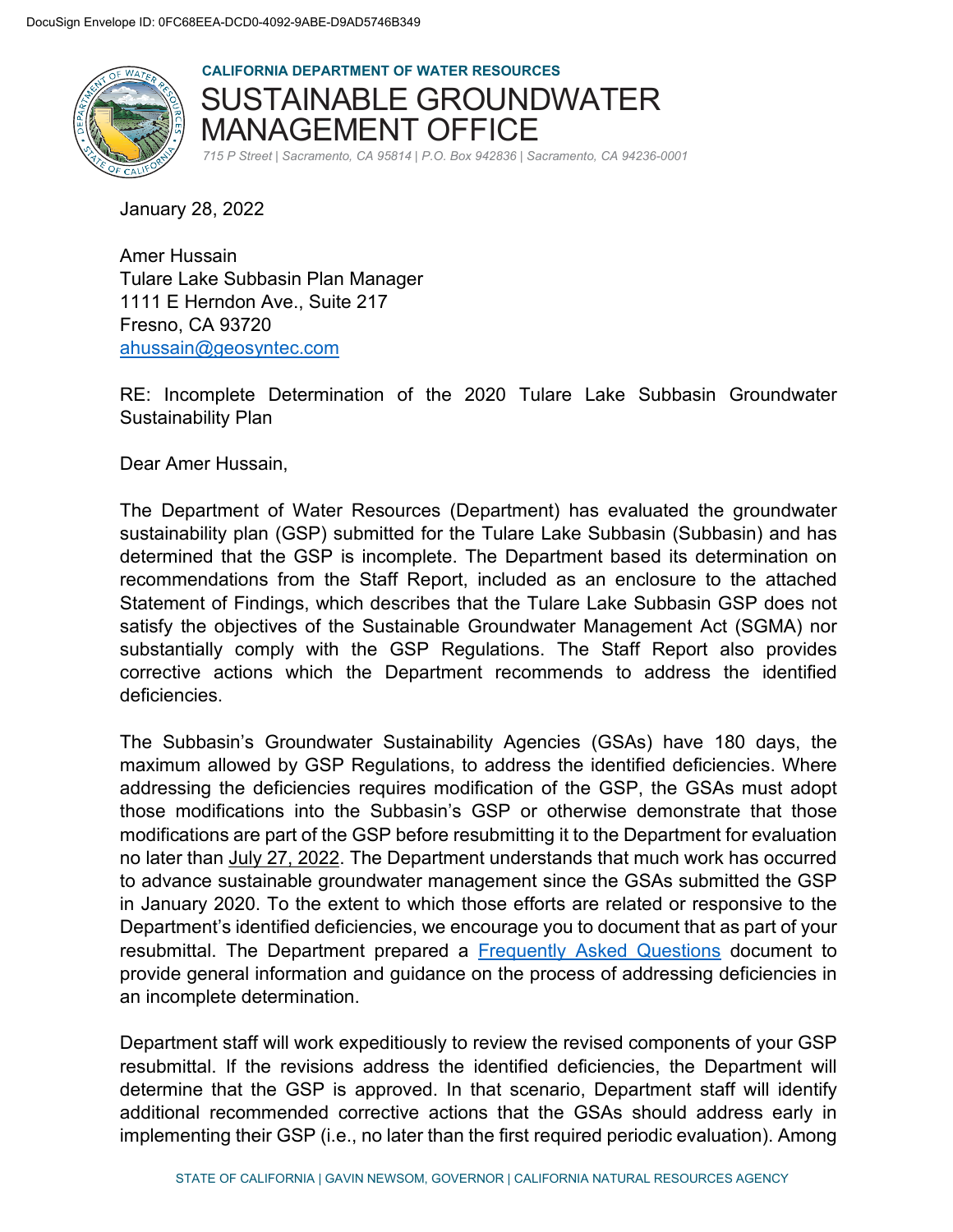other items, those recommendations will include for the GSAs to provide more detail on their plans and schedules to address data gaps. Those recommendations will also call for significantly expanded documentation of the plans and schedules to implement specific projects and management actions. Regardless of those recommended corrective actions, the Department expects the first periodic evaluations, required no later than January 2025 – one-quarter of the way through the 20-year implementation period – to document significant progress toward achieving sustainable groundwater management.

If the GSAs cannot address the deficiencies identified in this letter by July 27, 2022, then the Department, after consultation with the State Water Resources Control Board, will determine the GSP to be inadequate. In that scenario, the State Water Resources Control Board may identify additional deficiencies that the GSAs would need to address in the state intervention processes outlined in SGMA.

Please contact Sustainable Groundwater Management staff by emailing [sgmps@water.ca.gov](mailto:sgmps@water.ca.gov) if you have any questions about the Department's assessment, implementation of your GSP, or to arrange a meeting with the Department.

Thank you,

 $\overline{\phantom{a}}$ 

Paul Gosselin Deputy Director of Sustainable Groundwater Management

Attachments:

1. Statement of Findings Regarding the Determination of Incomplete Status of the San Joaquin Valley - Tulare Lake Subbasin Groundwater Sustainability Plan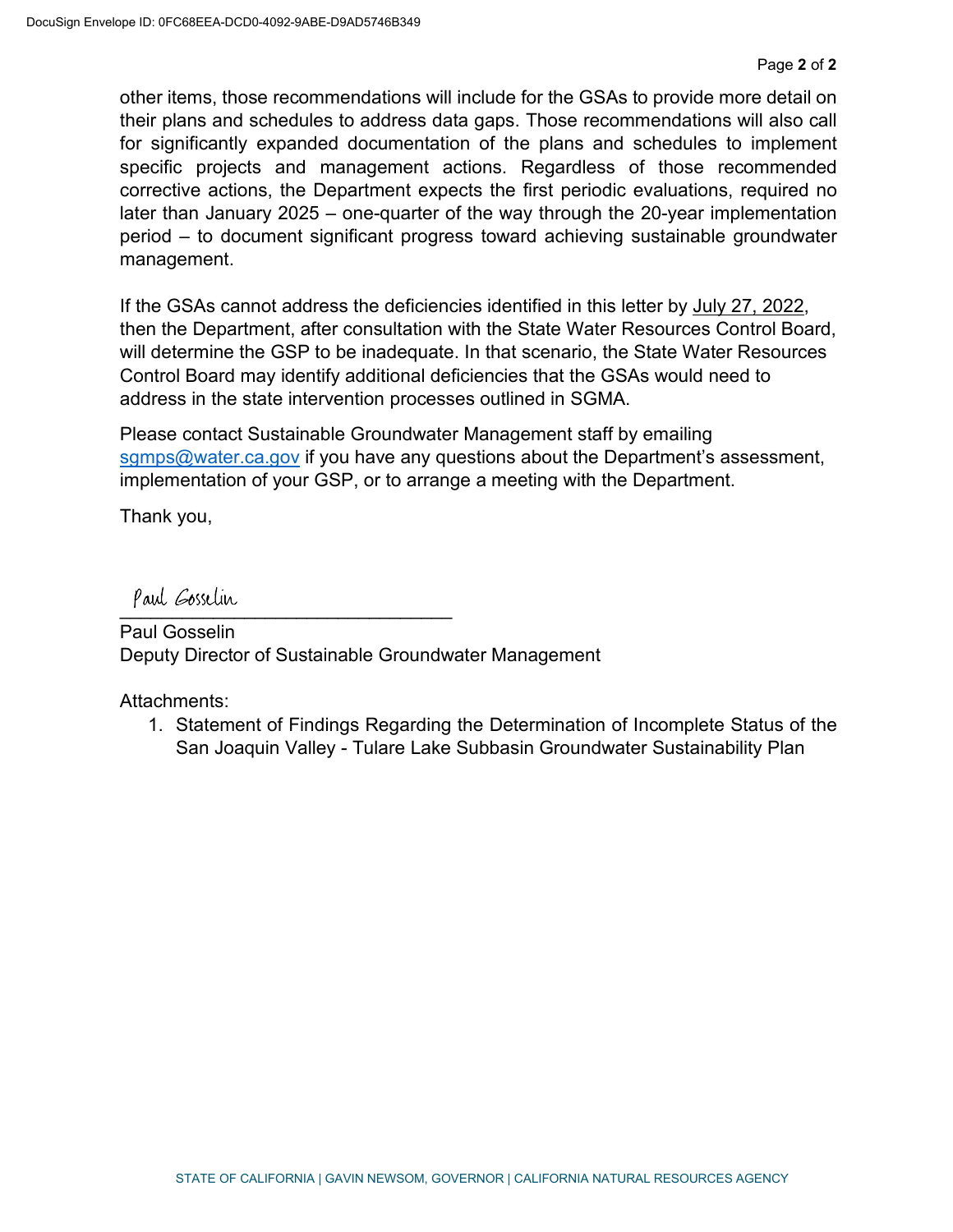#### **STATE OF CALIFORNIA DEPARTMENT OF WATER RESOURCES**

#### **STATEMENT OF FINDINGS REGARDING THE DETERMINATION OF INCOMPLETE STATUS OF THE SAN JOAQUIN VALLEY – TULARE LAKE SUBBASIN GROUNDWATER SUSTAINABILITY PLAN**

The Department of Water Resources (Department) is required to evaluate whether a submitted groundwater sustainability plan (GSP or Plan) conforms to specific requirements of the Sustainable Groundwater Management Act (SGMA), is likely to achieve the sustainability goal for the basin covered by the Plan, and whether the Plan adversely affects the ability of an adjacent basin to implement its GSP or impedes achievement of sustainability goals in an adjacent basin. (Water Code § 10733.) The Department is directed to issue an assessment of the Plan within two years of its submission. (Water Code § 10733.4.) This Statement of Findings explains the Department's decision regarding the Plan submitted jointly by the El Rico GSA, Mid-Kings River GSA, South Fork Kings GSA, Southwest Kings GSA, and Tri-County Water Authority GSA (collectively, the GSAs or Agencies) for the San Joaquin Valley – Tulare Lake Subbasin (No. 5-022.12).

Department management has reviewed the enclosed Staff Report, which recommends that the identified deficiencies should preclude approval of the GSP. Based on its review of the Staff Report, Department management is satisfied that staff have conducted a thorough evaluation and assessment of the Plan and concurs with, and hereby adopts, staff's recommendation and all the corrective actions provided. The Department thus deems the Plan incomplete based on the Staff Report and the findings contained herein.

- A. The GSP does not define undesirable results or set sustainable management criteria for groundwater levels in the manner consistent with SGMA and the GSP Regulations.
	- 1. The GSP lacks justification for, and effects associated with, the sustainable management criteria for groundwater levels, particularly the minimum thresholds and undesirable results, and the effects of those criteria on the interests of beneficial uses and users of groundwater.
		- i. The GSP does not explain how it considered and addressed potential impacts of dewatering wells in the context of the undesirable result of significant and unreasonable depletion of supply associated with the chronic lowering of groundwater levels. Furthermore, the GSP does not describe how the GSAs determined that significant and unreasonable depletion of supply will be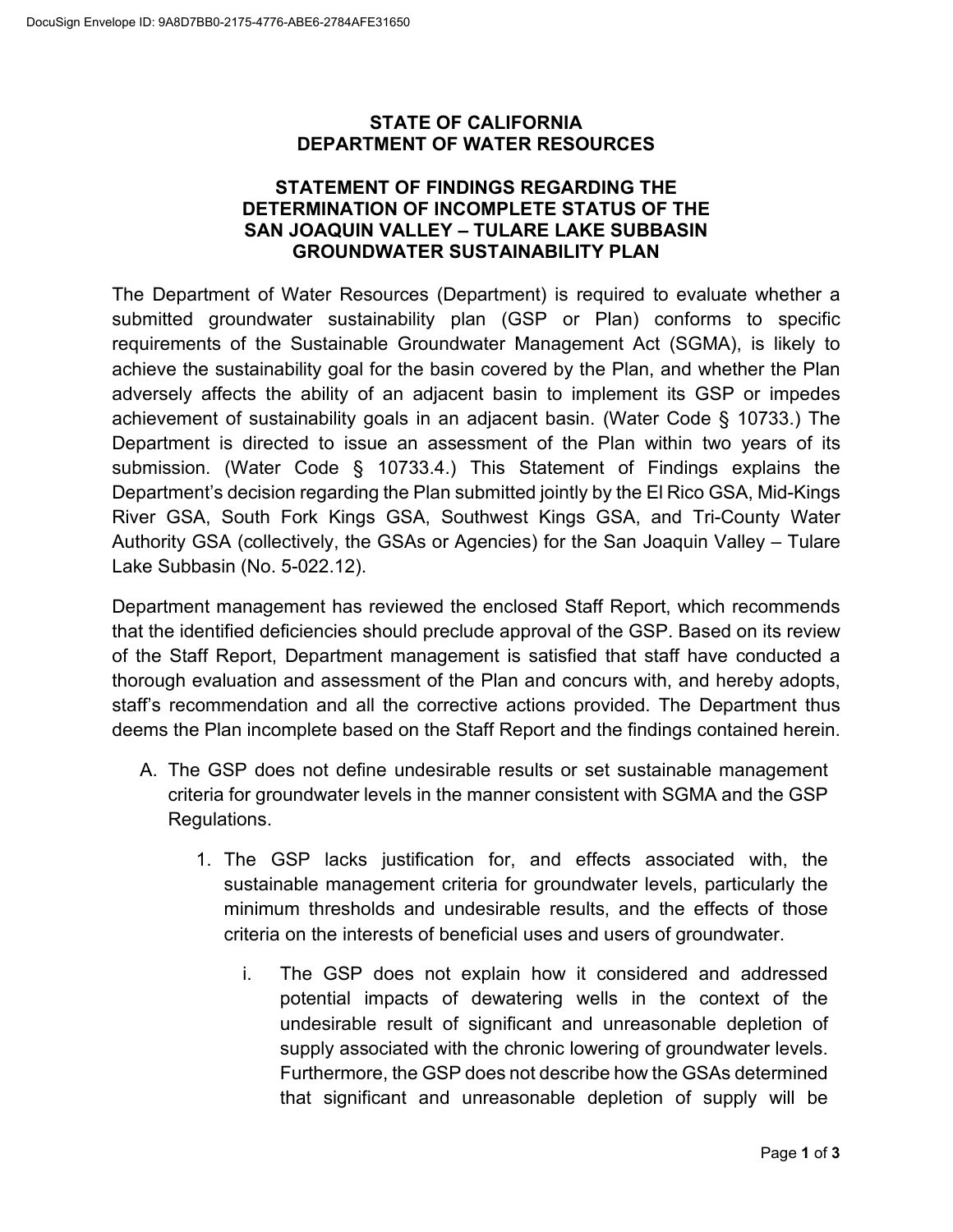#### Statement of Findings

San Joaquin Valley – Tulare Lake Subbasin (Basin No. 5-022.12)

avoided by managing to the established criteria for chronic lowering of groundwater levels.

- ii. The GSP does not provide supporting information for how it determined that the selected minimum thresholds are consistent with avoiding undesirable results. Without supporting information, Department staff are unable to assess whether the GSAs have established sustainable management criteria based on a commensurate level of understanding of the basin setting or whether the interests of beneficial uses and users have been considered.
- B. The GSP does not define undesirable results or set sustainable management criteria for subsidence in the manner consistent with SGMA and the GSP Regulations.
	- 1. Similar to the deficiency described in Paragraph A above, the GSP did not define metrics for undesirable results and minimum thresholds based on the level of subsidence that substantially interferes with surface land uses, informed by, and in consideration of, the relevant and applicable beneficial uses and users in the Subbasin.
- C. The GSP does not identify sustainable management criteria for degraded water quality.
	- 1. The reliance on existing regulations and policies to define undesirable results that represent degraded water quality conditions occurring throughout the Subbasin for the purposes of SGMA does not satisfy the requirements of the GSP Regulations.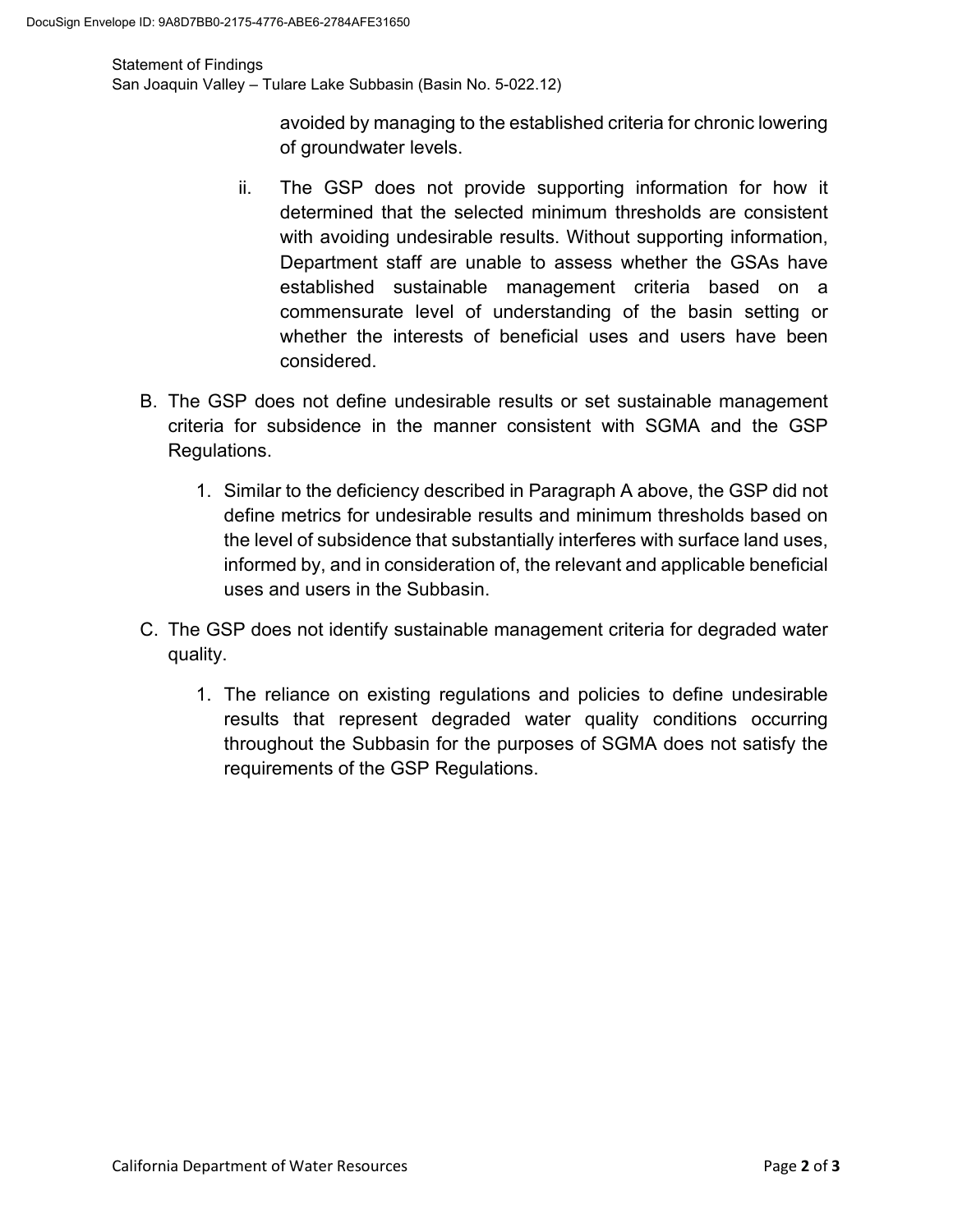Statement of Findings San Joaquin Valley – Tulare Lake Subbasin (Basin No. 5-022.12)

Based on the above, the GSP submitted by the Agencies for the San Joaquin Valley – Tulare Lake Subbasin is determined to be incomplete because the GSP does not satisfy the requirements of SGMA, nor does it substantially comply with the GSP Regulations. The corrective actions provided in the Staff Report are intended to address the deficiencies that, at this time, preclude approval. The Agencies have up to 180 days to address the deficiencies outlined above and detailed in the Staff Report. Once the Agencies resubmit their Plan, the Department will review the revised GSP to evaluate whether the deficiencies were adequately addressed. Should the Agencies fail to take sufficient actions to correct the deficiencies identified by the Department in this assessment, the Department shall disapprove the Plan if, after consultation with the State Water Resources Control Board, the Department determines the Plan inadequate pursuant to 23 CCR § 355.2(e)(3)(C).

Signed:

Karla Nemeth, Director Date: January 28, 2022

Enclosure: Groundwater Sustainability Plan Assessment Staff Report – San Joaquin Valley – Tulare Lake Subbasin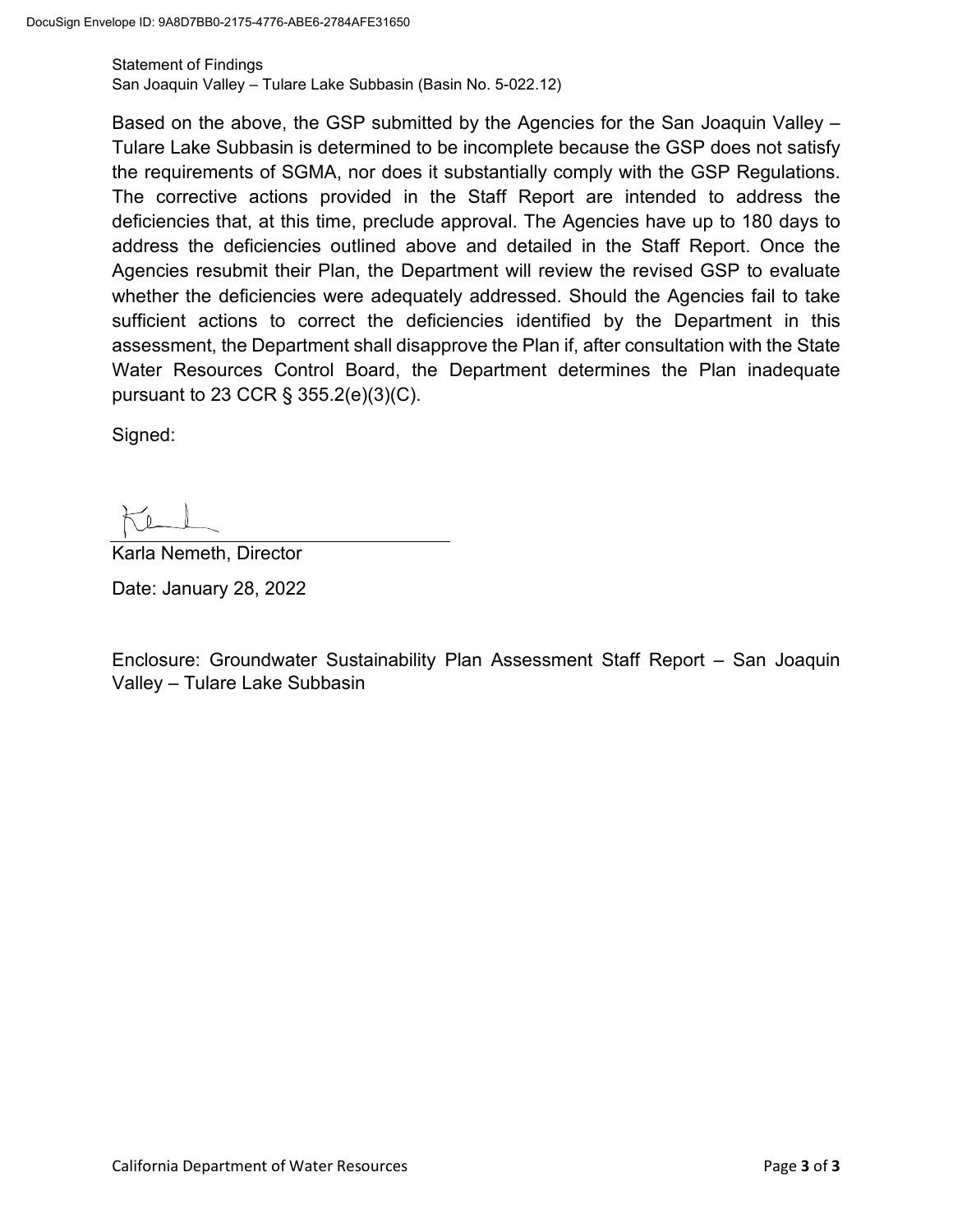# **State of California Department of Water Resources Sustainable Groundwater Management Program Groundwater Sustainability Plan Assessment Staff Report**

|                             | Groundwater Basin Name: San Joaquin Valley – Tulare Lake Subbasin (No. 5-022.12) |
|-----------------------------|----------------------------------------------------------------------------------|
| <b>Submitting Agencies:</b> | El Rico GSA, Mid-Kings River GSA, South Fork Kings GSA,                          |
|                             | Southwest Kings GSA, Tri-County Water Authority GSA                              |
| Recommendation:             | Incomplete                                                                       |
| Date:                       | January 28, 2022                                                                 |

The Sustainable Groundwater Management Act  $(SGMA)^1$  $(SGMA)^1$  allows for any of the three following planning scenarios: a single groundwater sustainability plan (GSP) developed and implemented by a single groundwater sustainability agency (GSA); a single GSP developed and implemented by multiple GSAs; and multiple GSPs implemented by multiple GSAs and coordinated pursuant to a single coordination agreement.<sup>[2](#page-5-1)</sup> Here, as presented in this staff report, a single GSP covering the entire basin was adopted and submitted to the Department of Water Resources (Department) for review.<sup>[3](#page-5-2)</sup>

The El Rico GSA, Mid-Kings River GSA, South Fork Kings GSA, Southwest Kings GSA, and Tri-County Water Authority GSA (collectively, the GSAs) jointly submitted the Tulare Lake Subbasin Groundwater Sustainability Plan (GSP or Plan) to the Department for evaluation and assessment as required by SGMA and the GSP Regulations.<sup>[4](#page-5-3)</sup> The GSP covers the entire Tulare Lake Subbasin (Subbasin) for the implementation of SGMA.

Evaluation and assessment by the Department is based on whether an adopted and submitted GSP, either individually or in coordination with other adopted and submitted GSPs, complies with SGMA and substantially complies with the GSP Regulations. Department staff base their assessment on information submitted as part of an adopted GSP, public comments submitted to the Department, and other materials, data, and reports that are relevant to conducting a thorough assessment. Department staff have evaluated the GSP and have identified deficiencies that staff recommend should preclude its approval.<sup>[5](#page-5-4)</sup> In addition, consistent with the GSP Regulations, Department staff have provided corrective actions<sup>[6](#page-5-5)</sup> that the GSAs should review while determining how and whether to address the deficiencies. The deficiencies and corrective actions are explained in greater detail in Section 3 of this staff report and are generally related to the need to

<span id="page-5-0"></span><sup>1</sup> Water Code § 10720 *et seq*. 2 Water Code § 10727.

<span id="page-5-1"></span>

<span id="page-5-2"></span><sup>3</sup> Water Code §§ 10727(b)(1), 10733.4; 23 CCR § 355.2.

<span id="page-5-3"></span><sup>4</sup> 23 CCR § 350 *et seq*. 5 23 CCR §355.2(e)(2).

<span id="page-5-5"></span><span id="page-5-4"></span> $6$  23 CCR §355.2(e)(2)(B).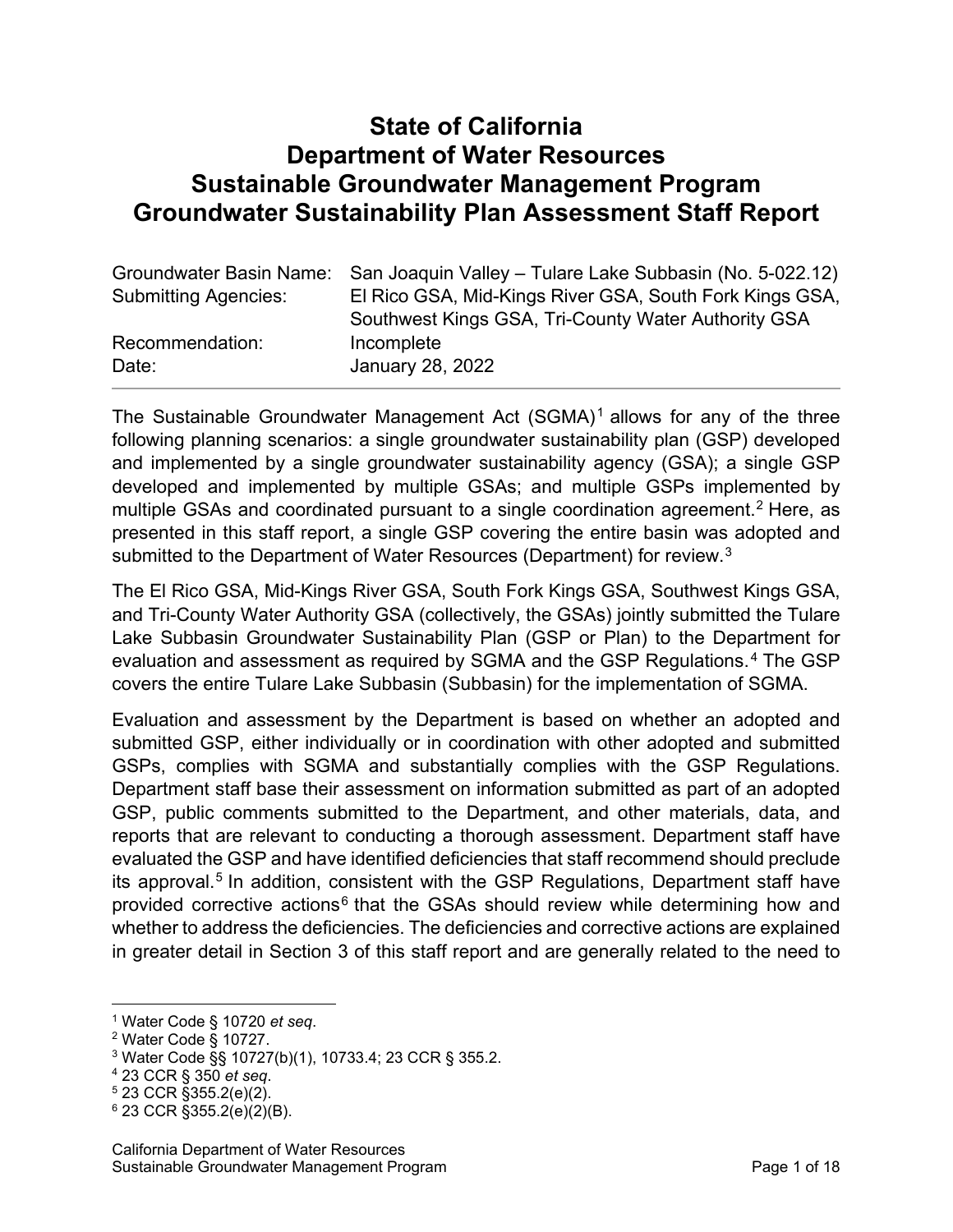define sustainable management criteria in the manner required by SGMA and the GSP Regulations.

This assessment includes four sections:

- **Section 1 Evaluation Criteria:** Describes the legislative requirements and the Department's evaluation criteria.
- **Section 2 Required Conditions:** Describes the submission requirements, GSP completeness, and basin coverage required for a GSP to be evaluated by the Department.
- **Section 3 Plan Evaluation:** Provides a detailed assessment of identified deficiencies in the GSP. Consistent with the GSP Regulations, Department staff have provided corrective actions for the GSAs to address the deficiencies.
- **Section 4 Staff Recommendation:** Provides staff's recommendation regarding the Department's determination.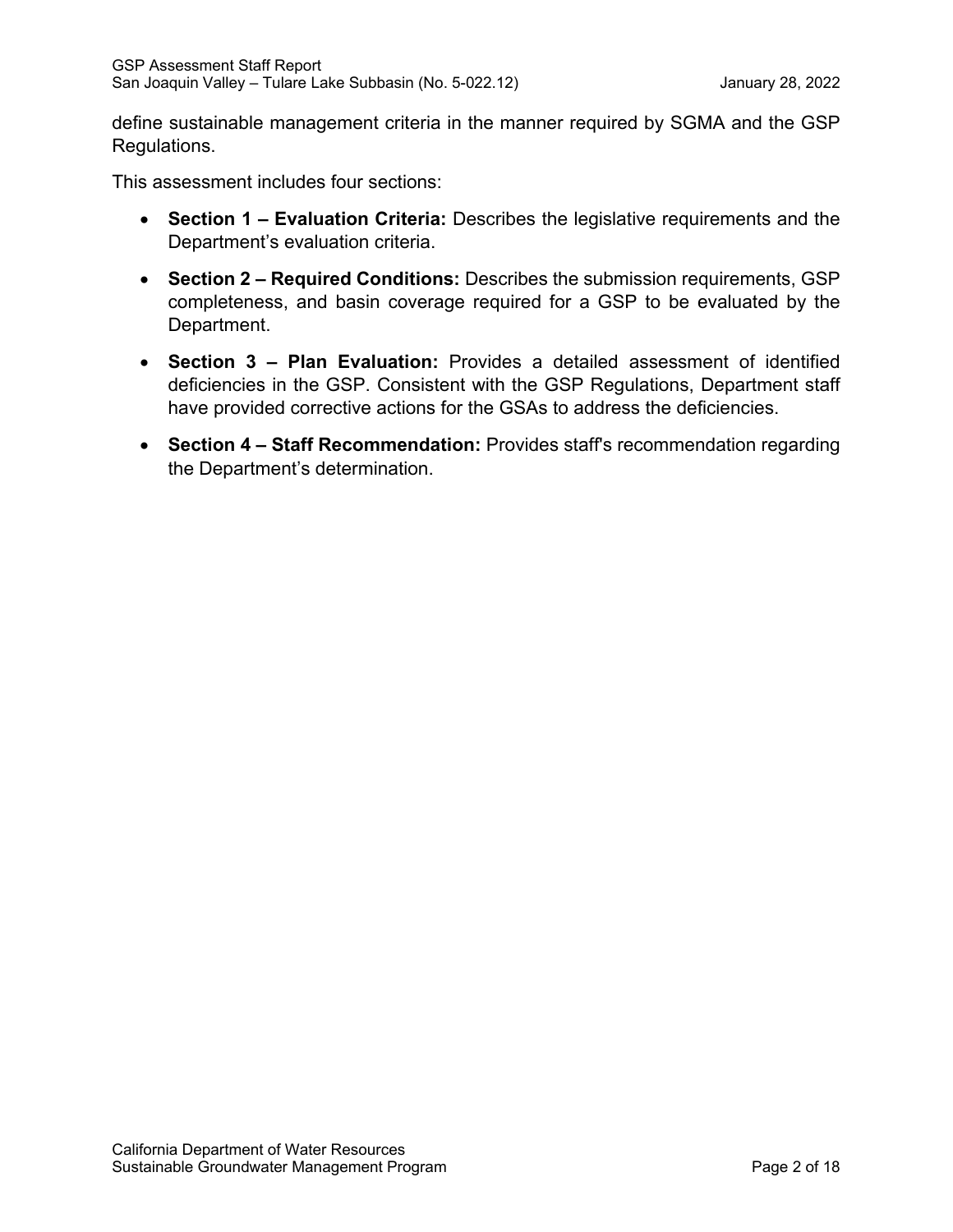# **1 EVALUATION CRITERIA**

The Department evaluates whether a GSP conforms to the statutory requirements of SGMA<sup>[7](#page-7-0)</sup> and is likely to achieve the basin's sustainability goal. <sup>[8](#page-7-1)</sup> To achieve the sustainability goal, the GSP must demonstrate that implementation of its groundwater sustainability program will lead to sustainable groundwater management, which means the management and use of groundwater in a manner that can be maintained during the planning and implementation horizon without causing undesirable results.<sup>[9](#page-7-2)</sup> Undesirable results are required to be defined quantitatively by the GSAs overlying a basin and occur when significant and unreasonable effects for any of the applicable sustainability indicators are caused by groundwater conditions occurring throughout the basin. [10](#page-7-3) The Department is also required to evaluate whether the GSP will adversely affect the ability of an adjacent basin to implement its groundwater sustainability program or achieve its sustainability goal. [11](#page-7-4)

To evaluate a GSP, the Department must first determine a GSP was submitted by the statutory deadline  $12$ , is complete,  $13$  and covers the entire basin.  $14$  For those GSAs choosing to develop multiple GSPs, the GSPs must be coordinated pursuant to a single coordination agreement that covers the entire basin.<sup>[15](#page-7-8)</sup> If these conditions are satisfied, the Department evaluates the GSP to determine whether it complies with SGMA and substantially complies with the GSP Regulations.<sup>[16](#page-7-9)</sup> As stated in the GSP Regulations, "[s]ubstantial compliance means that the supporting information is sufficiently detailed and the analyses sufficiently thorough and reasonable, in the judgment of the Department, to evaluate the Plan, and the Department determines that any discrepancy would not materially affect the ability of the Agency to achieve the sustainability goal for the basin, or the ability of the Department to evaluate the likelihood of the Plan to attain that goal."[17](#page-7-10)

When evaluating whether implementation of the GSP is likely to achieve the sustainability goal for the basin, Department staff review the information provided and relied upon in the GSP for sufficiency, credibility, and consistency with scientific and engineering professional standards of practice.<sup>[18](#page-7-11)</sup> The Department's review considers whether there is a reasonable relationship between the information provided by the GSA and the

- <span id="page-7-6"></span><sup>13</sup> 23 CCR §§ 355.4(a)(2).
- <span id="page-7-7"></span><sup>14</sup> 23 CCR § 355.4(a)(3).

- <span id="page-7-9"></span><sup>16</sup> 23 CCR § 350 *et seq*. 17 23 CCR § 355.4(b).
- 

<span id="page-7-0"></span><sup>7</sup> Water Code §§ 10727.2, 10727.4.

<span id="page-7-1"></span><sup>8</sup> Water Code §§ 10733(a).

<span id="page-7-2"></span><sup>9</sup> Water Code § 10721(v).

<span id="page-7-3"></span><sup>10</sup> 23 CCR § 354.26 *et seq*. 11 Water Code § 10733(c).

<span id="page-7-5"></span><span id="page-7-4"></span><sup>12</sup> Water Code § 10720.7; 23 CCR § 355.4(a)(1).

<span id="page-7-8"></span><sup>15</sup> Water Code §§ 10727(b)(3), 10727.6; 23 CCR § 357.4.

<span id="page-7-11"></span><span id="page-7-10"></span><sup>18</sup> 23 CCR § 351(h).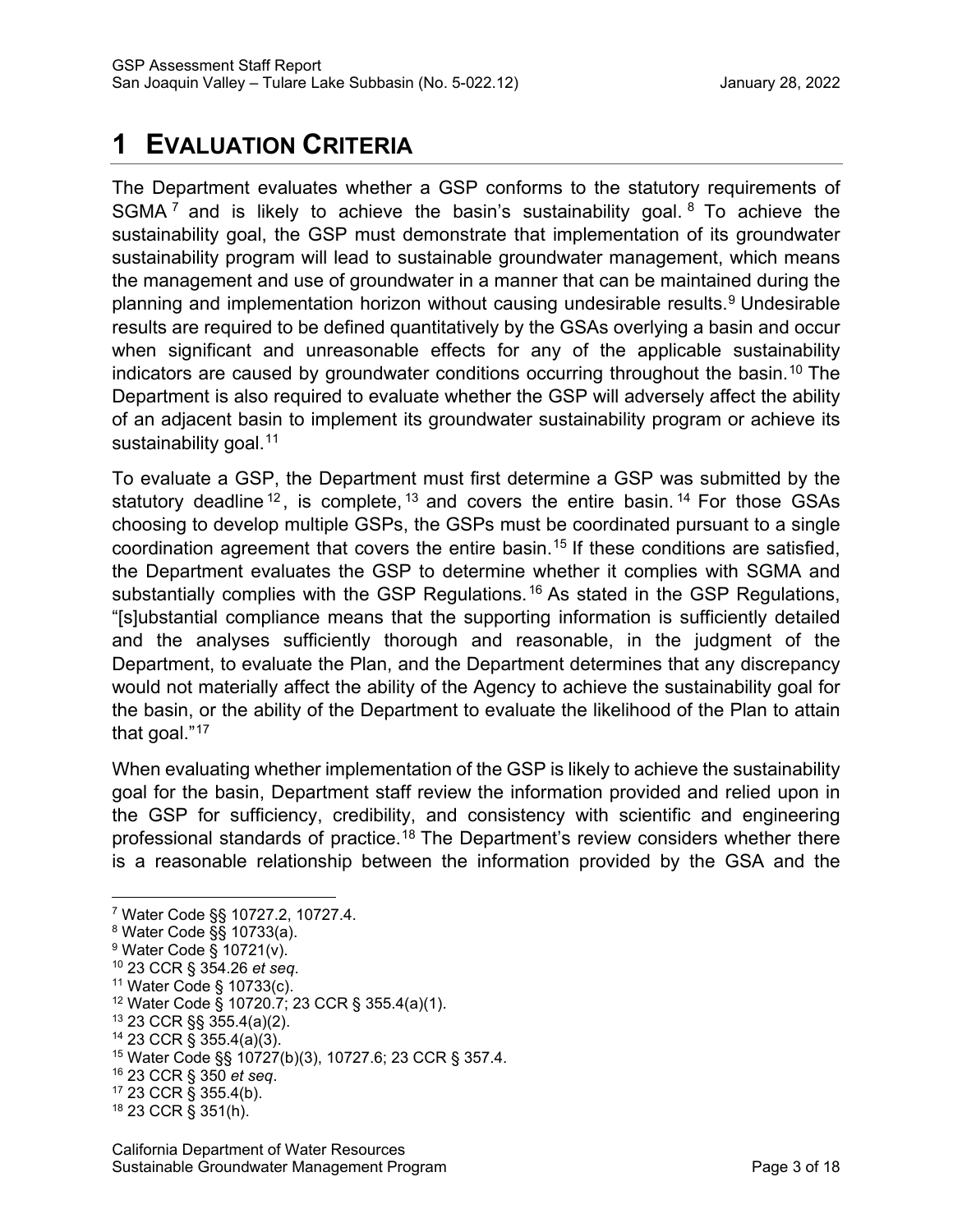assumptions and conclusions presented in the GSP, including whether the interests of the beneficial uses and users of groundwater in the basin have been considered; whether sustainable management criteria and projects and management actions described in the GSP are commensurate with the level of understanding of the basin setting; and whether those projects and management actions are feasible and likely to prevent undesirable results.[19](#page-8-0) The Department also considers whether the GSA has the legal authority and financial resources necessary to implement the GSP. $^{\mathsf{20}}$  $^{\mathsf{20}}$  $^{\mathsf{20}}$ 

To the extent that overdraft is present in a basin, the Department evaluates whether the GSP provides a reasonable assessment of the overdraft and includes reasonable means to mitigate it.<sup>[21](#page-8-2)</sup> When applicable, the Department will assess whether coordination agreements have been adopted by all relevant parties and satisfy the requirements of SGMA and the GSP Regulations.<sup>[22](#page-8-3)</sup> The Department also considers whether the GSP provides reasonable measures and schedules to eliminate identified data gaps.<sup>[23](#page-8-4)</sup> Lastly, the Department's review considers the comments submitted on the GSP and evaluates whether the GSA adequately responded to the comments that raise credible technical or policy issues with the GSP. [24](#page-8-5)

The Department is required to evaluate the GSP within two years of its submittal date and issue a written assessment.<sup>[25](#page-8-6)</sup> The assessment is required to include a determination of the GSP's status.<sup>[26](#page-8-7)</sup> The GSP Regulations provide three options for determining the status of a GSP: approved, $^{27}$  $^{27}$  $^{27}$  incomplete, $^{28}$  $^{28}$  $^{28}$  or inadequate. $^{29}$  $^{29}$  $^{29}$ 

After review of the GSP, Department staff may find that the information provided is not sufficiently detailed, or the analyses not sufficiently thorough and reasonable, to evaluate whether the GSP is likely to achieve the sustainability goal for the basin. If the Department determines the deficiencies precluding approval may be capable of being corrected by the GSA in a timely manner,  $30$  the Department will determine the status of the GSP to be incomplete. A formerly deemed incomplete GSP may be resubmitted to the Department for reevaluation after all deficiencies have been addressed by the GSA within 180 days after the Department makes its incomplete determination. The Department will review the revised GSP to evaluate whether the identified deficiencies were sufficiently addressed. Depending on the outcome of that evaluation, the Department may determine the resubmitted GSP is approved. Alternatively, the Department may find a formerly deemed

- <span id="page-8-5"></span><span id="page-8-4"></span> $24$  23 CCR § 355.4(b)(10).
- <span id="page-8-6"></span><sup>25</sup> Water Code § 10733.4(d); 23 CCR § 355.2(e).
- <span id="page-8-7"></span><sup>26</sup> Water Code § 10733.4(d); 23 CCR § 355.2(e).
- <span id="page-8-8"></span><sup>27</sup> 23 CCR § 355.2(e)(1).
- <span id="page-8-9"></span><sup>28</sup> 23 CCR § 355.2(e)(2).

<span id="page-8-0"></span><sup>19</sup> 23 CCR §§ 355.4(b)(1), (3), (4) and (5).

<span id="page-8-1"></span><sup>20</sup> 23 CCR § 355.4(b)(9).

<span id="page-8-2"></span> $21$  23 CCR § 355.4(b)(6).

<span id="page-8-3"></span><sup>22</sup> 23 CCR § 355.4(b)(8).

<sup>&</sup>lt;sup>23</sup> 23 CCR § 355.4(b)(2).

<span id="page-8-11"></span><span id="page-8-10"></span><sup>29</sup> 23 CCR § 355.2(e)(3). <sup>30</sup> 23 CCR § 355.2 (e)(2)(B)(i).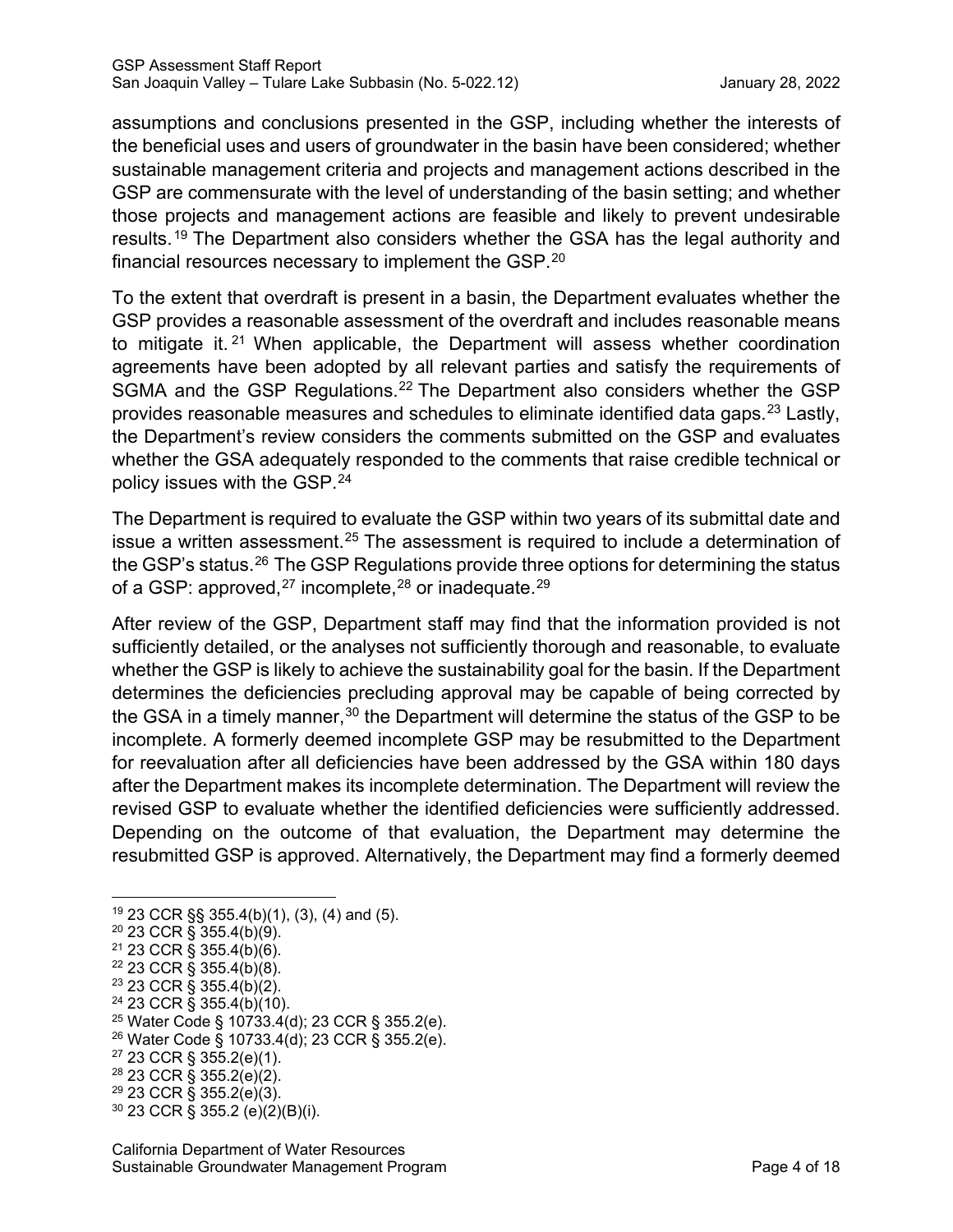incomplete GSP is inadequate if, after consultation with the State Water Resources Control Board, it determines that the GSA has not taken sufficient actions to correct any identified deficiencies.[31](#page-9-0) 

Even when the Department determines a GSP is approved, indicating that it satisfies the requirements of SGMA and is in substantial compliance with the GSP Regulations, the Department may still recommend corrective actions. [32](#page-9-1) Recommended corrective actions are intended to facilitate progress in achieving the sustainability goal within the basin and the Department's future evaluations, and to allow the Department to better evaluate whether implementation of the GSP adversely affects adjacent basins. While the issues addressed by the recommended corrective actions in an approved GSP do not, at the time the determination was made, preclude its approval, the Department recommends that the issues be addressed to ensure the GSP's implementation continues to be consistent with SGMA and the Department is able to assess progress in achieving the basin's sustainability goal.<sup>[33](#page-9-2)</sup> Unless otherwise noted, the Department proposes that recommended corrective actions be addressed by the submission date for the first five-year assessment.<sup>[34](#page-9-3)</sup>

The staff assessment of the GSP involves the review of information presented by the GSA, including models and assumptions, and an evaluation of that information based on scientific reasonableness. In conducting its assessment, the Department does not recalculate or reevaluate technical information provided in the GSP or perform its own geologic or engineering analysis of that information. The recommendation to approve a GSP does not signify that Department staff, were they to exercise the professional judgment required to develop a GSP for the basin, would make the same assumptions and interpretations as those contained in the GSP, but simply that Department staff have determined that the assumptions and interpretations relied upon by the submitting GSA are supported by adequate, credible evidence, and are scientifically reasonable.

Lastly, the Department's review of an approved GSP is a continual process. Both SGMA and the GSP Regulations provide the Department with the ongoing authority and duty to review the implementation of the GSP.<sup>[35](#page-9-4)</sup> Also, GSAs have an ongoing duty to reassess their GSPs, provide annual reports to the Department and, when necessary, update or amend their GSPs. [36](#page-9-5) The passage of time or new information may make what is reasonable and feasible at the time of this review to not be so in the future. The emphasis of the Department's periodic reviews will be to assess the progress toward achieving the sustainability goal for the basin and whether GSP implementation adversely affects the ability of adjacent basins to achieve its sustainability goals.

<span id="page-9-0"></span><sup>31</sup> 23 CCR § 355.2 (e)(3)(C).

<span id="page-9-2"></span><span id="page-9-1"></span> $32$  Water Code § 10733.4(d).<br> $33$  Water Code § 10733.8.

<span id="page-9-4"></span><span id="page-9-3"></span><sup>33</sup> Water Code § 10733.8. 34 23 CCR § 356.4. 35 Water Code § 10733.8; 23 CCR § 355.6 *et seq*. 36 Water Code §§ 10728 *et seq.*, 10728.2.

<span id="page-9-5"></span>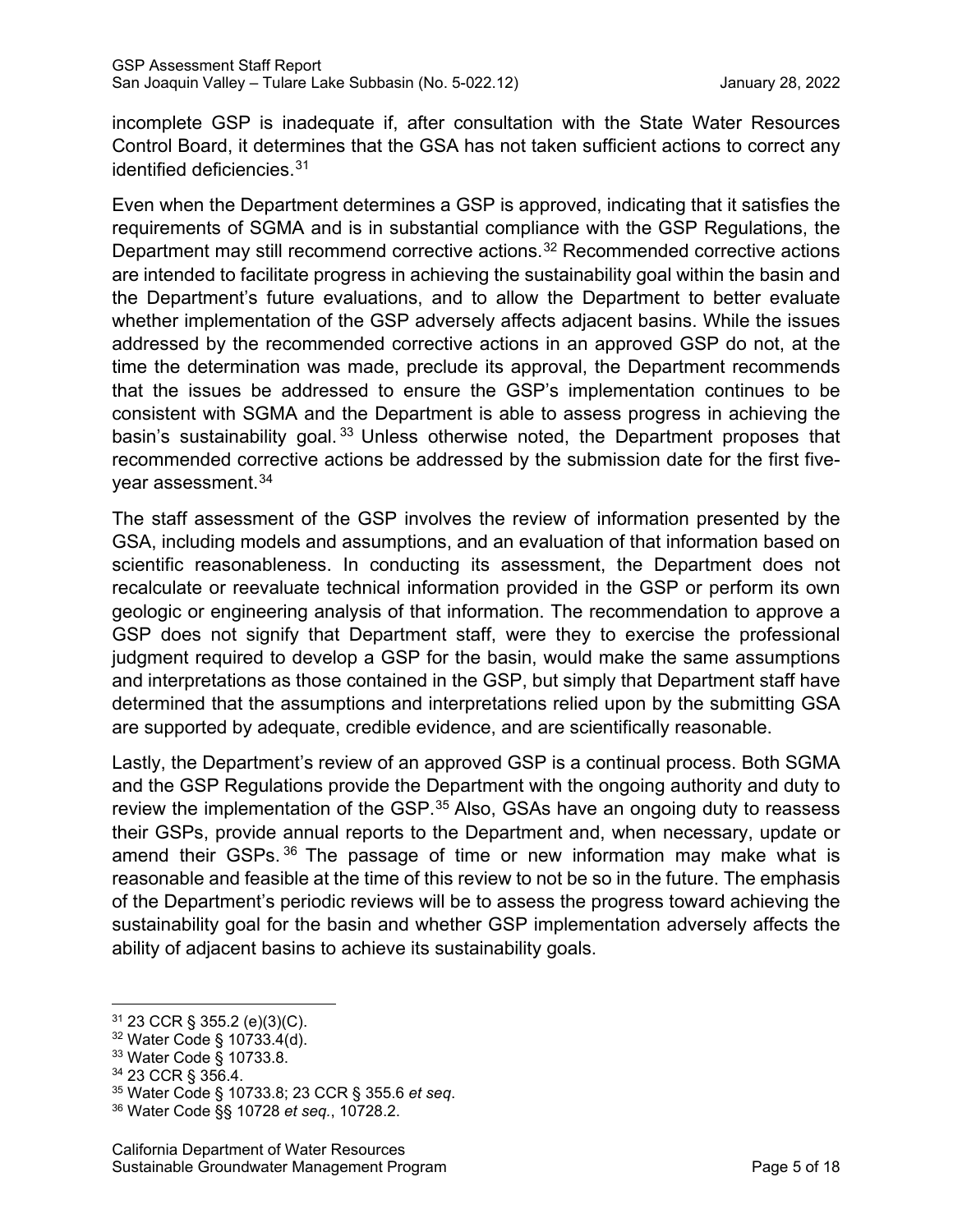# **2 REQUIRED CONDITIONS**

A GSP, to be evaluated by the Department, must be submitted within the applicable statutory deadline.<sup>[37](#page-10-0)</sup> The GSP must also be complete and must, either on its own or in coordination with other GSPs, cover the entire basin. If a GSP is determined to be incomplete, Department staff may require corrective actions that address minor or potentially significant deficiencies identified in the GSP. The GSAs in a basin, whether developing a single GSP covering the basin or multiple GSPs, must sufficiently address those required corrective actions within the time provided, not to exceed 180 days, for the GSP to be reevaluated by the Department and potentially approved.

# **2.1 SUBMISSION DEADLINE**

SGMA required basins categorized as high- or medium-priority as of January 1, 2017 and that were subject to critical conditions of overdraft to submit a GSP no later than January 31, 2020.[38](#page-10-1) 

The GSAs submitted the Tulare Lake GSP to the Department on January 29, 2020, in compliance with the statutory deadline.

## **2.2 COMPLETENESS**

GSP Regulations specify that the Department shall evaluate a GSP if that GSP is complete and includes the information required by SGMA and the GSP Regulations.<sup>[39](#page-10-2)</sup>

The GSAs submitted an adopted GSP for the entire Subbasin. Department staff found the Tulare Lake GSP to be complete and include the required information, sufficient to warrant an evaluation by the Department. Therefore, the Department posted the GSP to its website on January 31, 2020.

## **2.3 BASIN COVERAGE**

A GSP, either on its own or in coordination with other GSPs, must cover the entire basin.<sup>[40](#page-10-3)</sup> A GSP that intends to cover the entire basin may be presumed to do so if the basin is fully contained within the jurisdictional boundaries of the submitting GSAs.

The GSP intends to manage the entire Tulare Lake Subbasin and the jurisdictional boundaries of the submitting GSAs appear to cover the entire Subbasin.

<span id="page-10-0"></span><sup>37</sup> Water Code § 10720.7.

<span id="page-10-1"></span><sup>38</sup> Water Code § 10720.7(a)(1).

<span id="page-10-2"></span><sup>39</sup> 23 CCR § 355.4(a)(2).

<span id="page-10-3"></span><sup>40</sup> Water Code § 10727(b); 23 CCR § 355.4(a)(3).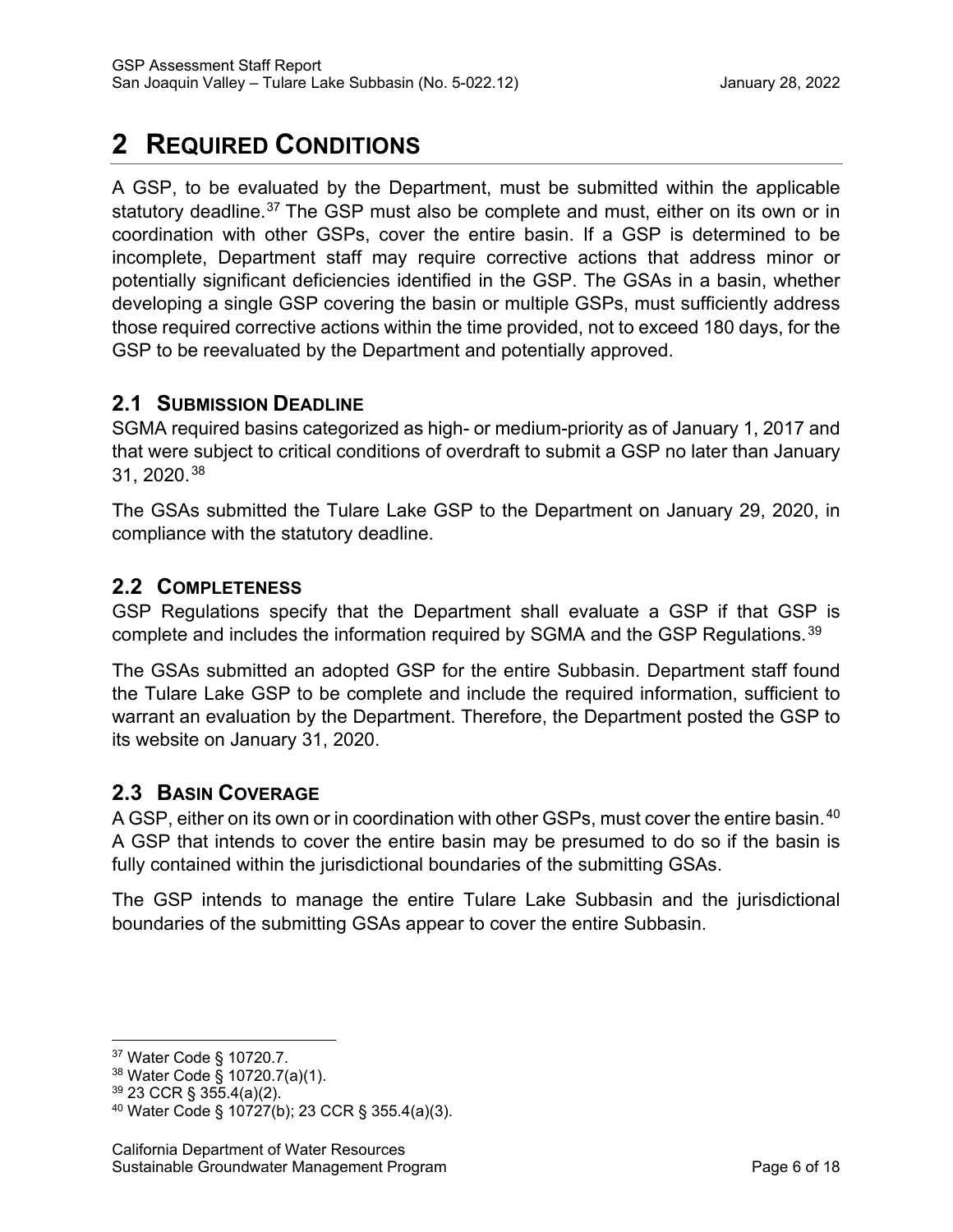# **3 PLAN EVALUATION**

As stated in Section 355.4 of the GSP Regulations, a basin "shall be sustainably managed within 20 years of the applicable statutory deadline consistent with the objectives of the Act." The Department's assessment is based on a number of related factors including whether the elements of a GSP were developed in the manner required by the GSP Regulations, whether the GSP was developed using appropriate data and methodologies and whether its conclusions are scientifically reasonable, and whether the GSP, through the implementation of clearly defined and technically feasible projects and management actions, is likely to achieve a tenable sustainability goal for the basin.

Department staff have identified deficiencies in the GSP, the most serious of which preclude staff from recommending approval of the GSP at this time. Department staff believe the GSAs may be able to correct the identified deficiencies within 180 days. Consistent with the GSP Regulations, Department staff are providing corrective actions related to the deficiencies, detailed below, including the general regulatory background, the specific deficiency identified in the GSP, and the specific actions to address the deficiency.

# **3.1 DEFICIENCY 1. THE GSP DOES NOT DEFINE UNDESIRABLE RESULTS OR SET MINIMUM THRESHOLDS AND MEASURABLE OBJECTIVES FOR GROUNDWATER LEVELS IN A MANNER CONSISTENT WITH THE GSP REGULATIONS**

## **3.1.1 Background**

The GSP regulations require GSAs to set their minimum thresholds for chronic lowering of groundwater levels at "the groundwater elevation indicating a depletion of supply at a given location that may lead to undesirable results."[41](#page-11-0) The GSP Regulations also require that GSAs set measurable objectives for chronic lowering of groundwater levels, which are based on the same metrics and monitoring sites used for minimum thresholds<sup>[42](#page-11-1)</sup> and which "provide a reasonable margin of operational flexibility under adverse conditions."<sup>[43](#page-11-2)</sup>

## **3.1.2 Deficiency**

Department staff conclude that the GSP does not define undesirable results, minimum thresholds, and measurable objectives for the chronic lowering of groundwater levels in the manner required by SGMA and the GSP Regulations (as described above). Specifically, the GSP did not define metrics for undesirable results and minimum thresholds based on the significant and unreasonable depletion of groundwater supply they intend to avoid through the implementation of the Plan, informed by, and in consideration of, the relevant and applicable beneficial uses and users in the Subbasin.

<span id="page-11-1"></span><span id="page-11-0"></span><sup>41 23</sup> CCR § 354.28(c)(1).<br><sup>42</sup> 23 CCR § 354.30(b).<br><sup>43</sup> 23 CCR § 354.30(c).

<span id="page-11-2"></span>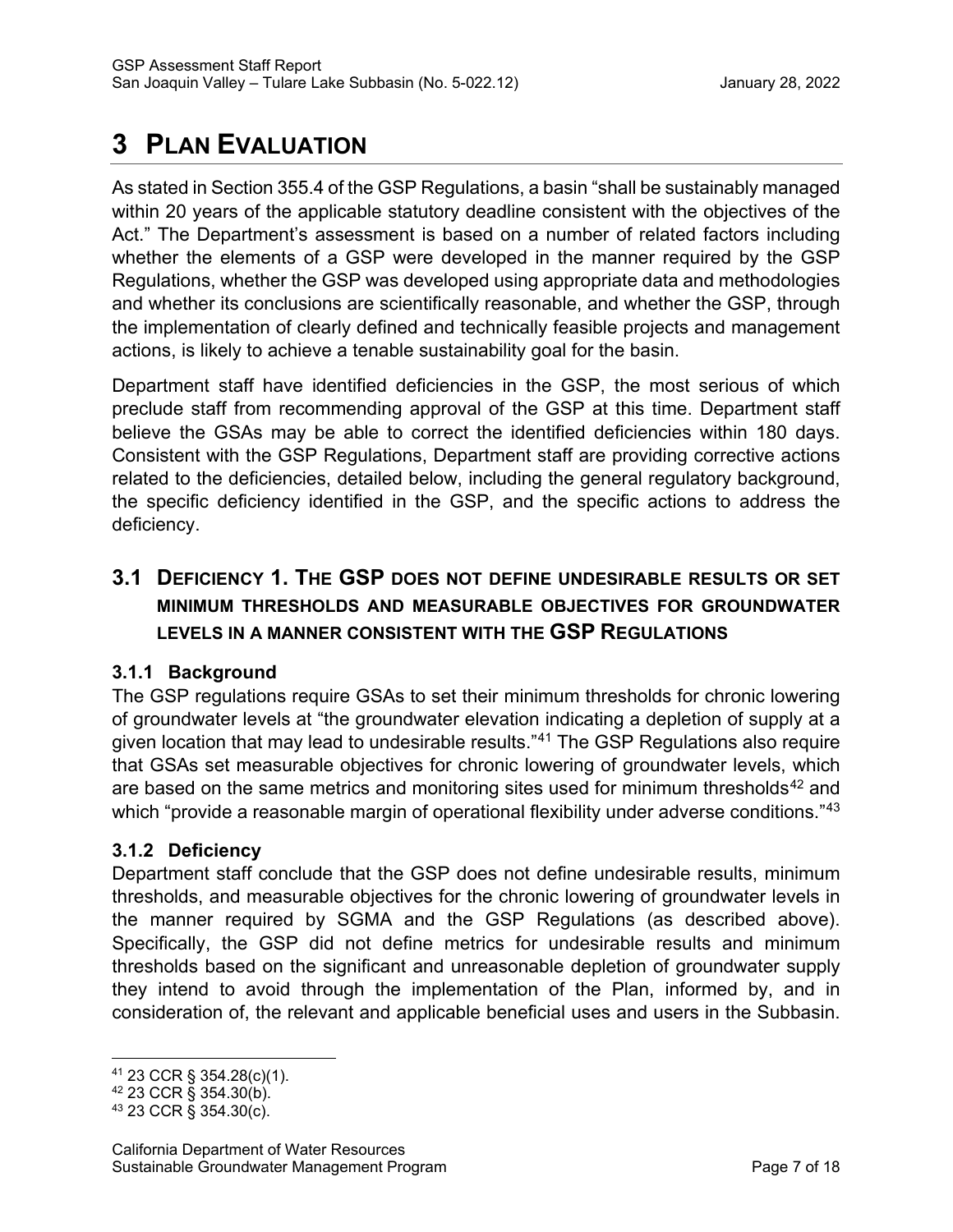Instead, the GSP developed those criteria based on a numerical modeling exercise that projected of current rates of groundwater level decline into the future.

Undesirable Results. When discussing undesirable results, the GSP discusses three general types of impacts that can occur due to lowering groundwater levels: water well problems, subsidence, and deterioration of water quality, [44](#page-12-0) and states that, if undesirable results did occur, they could diminish groundwater supplies for agricultural, municipal, industrial, and domestic needs.<sup>[45](#page-12-1)</sup> In addition, the GSP states that declines in groundwater levels could increase energy costs to pump water and result in the need to deepen wells, replace wells, and lower pumps.<sup>[46](#page-12-2)</sup> The GSP further states that, while those impacts could technically be mitigated, they are considered "significant undesirable results" due to the expense of mitigation.<sup>[47](#page-12-3)</sup> However, the GSP does not explain at what level those impacts would be considered significant and unreasonable, nor does it appear that those impacts were accounted for in the development of site-specific measurable objectives and minimum thresholds, as described below.

The GSP defines that an undesirable result for chronic lowering of groundwater levels would occur if 45 percent of the minimum thresholds are exceeded (i.e., if groundwater levels declined below the threshold) over a consecutive three-year period<sup>[48](#page-12-4)</sup> but does not describe how the 45 percent level was determined or what it was based on, or the rationale for allowing those conditions to persist for up to three years. In describing the potential effect on beneficial uses and users of the groundwater level sustainable management criteria, the GSP acknowledges that groundwater levels would continue to drop before the GSAs can implement projects to begin stabilizing conditions.<sup>[49](#page-12-5)</sup> The GSP states that the declines would increase energy costs associated with pumping and that if groundwater levels reach minimum thresholds, wells could go dry or require modification.[50](#page-12-6) However, it is not clear if the GSAs have performed technical analysis to determine the magnitude of those effects (e.g., how many wells could go dry or require modification if groundwater levels in the Subbasin are between 23 and 73 feet lower than 2017 conditions [between the average measurable objective and the average minimum threshold, as described below]). (See Corrective Action 1a.)

Minimum Thresholds and Measurable Objectives. When defining minimum thresholds and measurable objectives, the GSP describes a stepwise process for determining sitespecific values at representative monitoring wells. The stepwise process was informed by a modeling scenario that projected status-quo conditions into the future (i.e., the simulation used current land and water use conditions, a "normal" hydrologic condition,

<span id="page-12-1"></span><span id="page-12-0"></span><sup>&</sup>lt;sup>44</sup> Tulare Lake GSP, p. 161.<br><sup>45</sup> Tulare Lake GSP, p. 165.

<span id="page-12-2"></span><sup>46</sup> Tulare Lake GSP, p. 165.

<span id="page-12-3"></span><sup>47</sup> Tulare Lake GSP, p. 165.

<span id="page-12-4"></span><sup>&</sup>lt;sup>48</sup> Tulare Lake GSP, p. 172.<br><sup>49</sup> Tulare Lake GSP, p. 173.<br><sup>50</sup> Tulare Lake GSP, p. 173.

<span id="page-12-5"></span>

<span id="page-12-6"></span>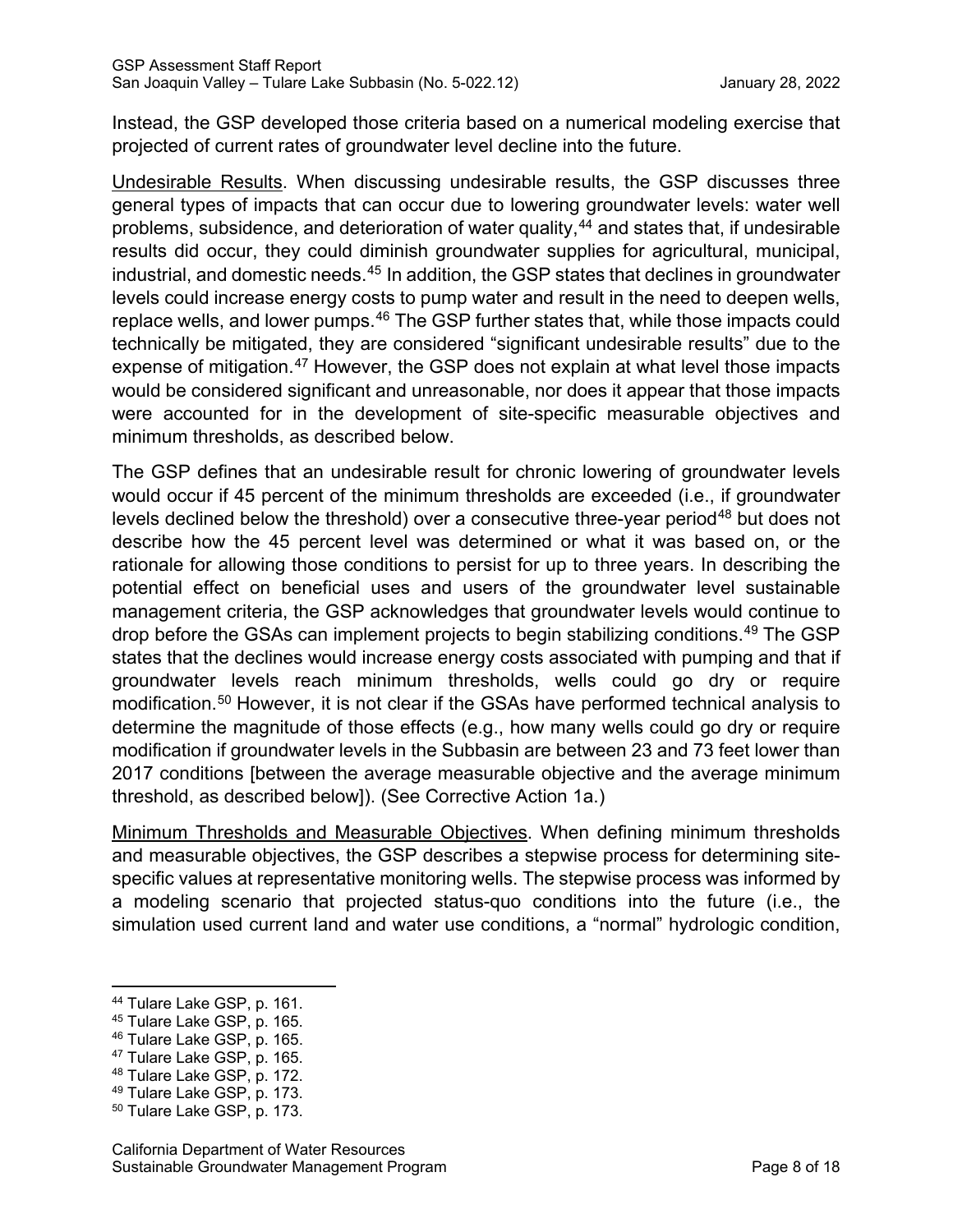and no implementation of projects or management actions).<sup>[51](#page-13-0)</sup> The GSAs selected the simulated groundwater levels in 2035 from this status-quo model as the measurable objective at each monitoring site.<sup>[52](#page-13-1)</sup> The GSAs then assigned the minimum thresholds by subtracting 50 feet from the measurable objective groundwater level.<sup>53</sup> Department staff compared the measurable objectives and minimum thresholds<sup>[54](#page-13-3)</sup> with 2017 groundwater levels reported for each representative monitoring site and found that the measurable objectives ranged from 20 feet above 2017 groundwater levels to 131 feet lower than 2017, with an average of approximately 23 feet lower than 2017. Correspondingly, minimum thresholds ranged from approximately 29 to 181 feet lower than 2017 groundwater levels, with an average of 73 feet below 2017.

Department staff conclude that the GSP failed to explain how minimum thresholds at the representative monitoring sites are consistent with the requirement to be based on a groundwater elevation indicating a depletion of supply at a given location that may lead to undesirable results.<sup>[55](#page-13-4)</sup> Department staff also do not find evidence in the GSP that indicates the GSAs considered the interests of beneficial users and uses of groundwater in defining undesirable results or establishing minimum thresholds. Department staff therefore are unable to assess whether the GSAs have established sustainable management criteria based on a commensurate level of understanding of the basin setting or whether the interests of beneficial uses and users have been considered.<sup>[56](#page-13-5)</sup> (See Corrective Action 1b.)

### **3.1.3 Corrective Action 1**

- a. The GSAs should revise the GSP to describe, with information specific to the Subbasin, the groundwater level conditions that are considered significant and unreasonable and would result in undesirable results. The GSAs may choose to define the conditions in terms of the negative effects they mention in their GSP (e.g., water well problems, subsidence, and deterioration of water quality) or may use other methods to establish a different trigger that would define when an undesirable result would be experienced in the Subbasin. The GSAs should then explain or justify how the quantitative definition of undesirable results (i.e., 45 percent minimum threshold exceedances for three consecutive years), is consistent with avoiding the effects the GSAs have determined are undesirable results.
- b. The GSAs must revise the minimum thresholds for chronic lowering of groundwater level to be consistent with the requirements of SGMA and the GSP Regulations. Rather than relying on a projection of continued groundwater level and storage decline to define the undesirable results and minimum thresholds, the

<span id="page-13-3"></span>

<span id="page-13-1"></span><span id="page-13-0"></span>

<span id="page-13-2"></span>

<sup>&</sup>lt;sup>51</sup> Tulare Lake GSP, p. 168.<br><sup>52</sup> Tulare Lake GSP, p. 168.<br><sup>53</sup> Tulare Lake GSP, p. 168.<br><sup>54</sup> Tulare Lake GSP, p. 388-390.<br><sup>55</sup> 23 CCR § 354.28(c)(1).

<span id="page-13-5"></span><span id="page-13-4"></span> $56$  23 CCR § 355.4(b)(3-4).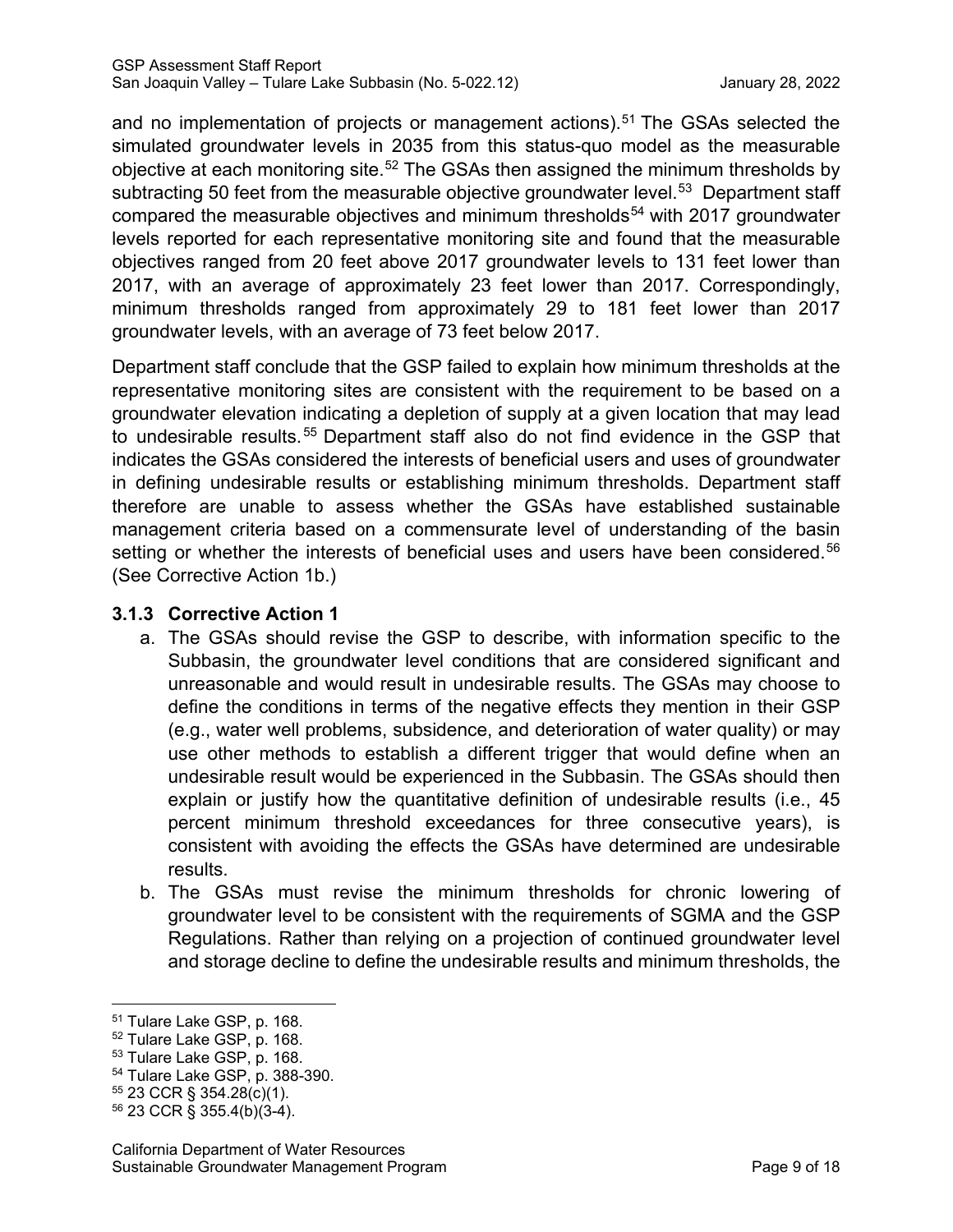GSAs must determine and document criteria based on a significant and unreasonable depletion of groundwater supply, informed by their understanding of the Subbasin's beneficial uses and users. The GSAs must document the effects of their selected minimum thresholds on beneficial uses and users in the Subbasin. In particular, if the GSP retains minimum thresholds that allow for continued groundwater level decline then the GSP should explain the anticipated effects of that decline on beneficial uses and users, and should clearly explain whether projects and management actions have been identified to address impacts to those uses and users. If the GSP does not include projects and management actions to address impacts to uses and users that will be impacted by continued declines in groundwater levels, then it should clearly explain the rationale and analysis that led to that decision.

# **3.2 DEFICIENCY 2. THE GSP DOES NOT DEFINE UNDESIRABLE RESULTS OR SET MINIMUM THRESHOLDS AND MEASURABLE OBJECTIVES FOR SUBSIDENCE IN A MANNER CONSISTENT WITH THE GSP REGULATIONS**

### **3.2.1 Background**

The GSP Regulations state that minimum thresholds for land subsidence should identify the rate and extent of subsidence that substantially interferes with surface land uses and may lead to undesirable results. These quantitative values should be supported by:

- The identification of land uses or property interests potentially affected by land subsidence;
- An explanation of how impacts to those land uses or property interests were considered when establishing minimum thresholds;
- Maps or graphs showing the rates and extents of land subsidence defined by the minimum thresholds.<sup>[57](#page-14-0)</sup>

### **3.2.2 Deficiency Details**

This deficiency is similar to Deficiency 1, above, because the rationale used by the GSAs for developing subsidence sustainable management criteria is similar to that used for developing their groundwater level sustainable management criteria. Department staff conclude that the GSP does not define undesirable results, minimum thresholds, and measurable objectives for subsidence in the manner required by SGMA and the GSP Regulations (as described above). Specifically, the GSP did not define metrics for undesirable results and minimum thresholds based on the level of subsidence that substantially interferes with surface land uses, informed by, and in consideration of, the relevant and applicable beneficial uses and users in the Subbasin. Instead, the GSP

<span id="page-14-0"></span><sup>57</sup> 23 CCR § 354.28(c)(5).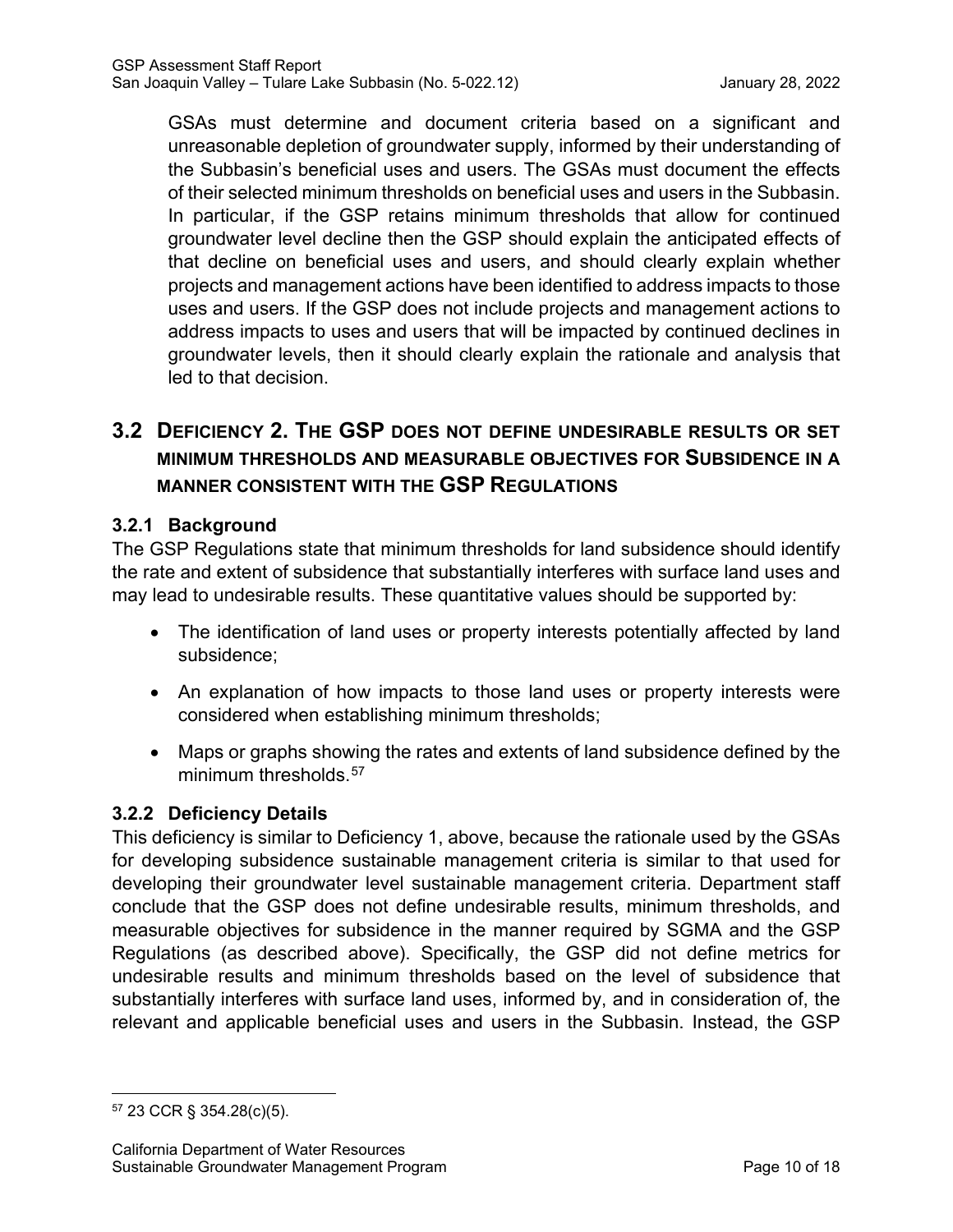developed those criteria based on a numerical modeling exercise that projected current subsidence rates into the future.

Undesirable Results. The GSP states that an undesirable result for land subsidence would be "…the significant loss of functionality of a critical infrastructure or facility, so the feature(s) cannot be operated as designed, requiring either retrofitting or replacement to a point that is economically unfeasible."[58](#page-15-0) The GSP also states that subsidence above the minimum threshold at either of the two representative monitoring sites (described below) would constitute an undesirable result.<sup>[59](#page-15-1)</sup> It is unclear to Department staff how the quantitative definition based on minimum thresholds is related to the qualitative definition, especially because the only critical infrastructure or facility identified by the GSP (i.e., the California Aqueduct<sup>[60](#page-15-2)</sup>) is not in the vicinity of the two representative monitoring sites. (See Corrective Action 2a.)

Minimum Thresholds and Measurable Objectives. The GSAs determined minimum thresholds and measurable objectives for subsidence using a similar, stepwise process described above for chronic lowering of groundwater levels. They first used the statusquo hydrologic model simulation to forecast subsidence in 2035 at each of two representative monitoring sites and then assigned that value as the measurable objective. <sup>[61](#page-15-3)</sup> The two representative monitoring sites are existing continuous global positioning system (CGPS) sites that are part of the Central Valley Spatial Reference Network (CVSRN) operated by the California Department of Transportation (Caltrans); one site is located near the community of Lemoore and the other is located near the community of Corcoran.<sup>[62](#page-15-4)</sup> The measurable objective values are reported in tables as feet of subsidence relative to the position of the land surface in 1990.<sup>[63](#page-15-5)</sup> Based on reported subsidence at the Lemoore station of 1.98 feet (relative to 1990) in 2017 and the stated measurable objective of 5.52 feet (relative to 1990), DWR staff interpret the measurable objective to allow for approximately 3.5 feet of additional subsidence at Lemoore, relative to 2017. Similarly, the GSP reports 4.52 feet of subsidence at the Corcoran station in 2017 (relative to 1990) and states the measurable objective is 8.90 feet (relative to 1990). Therefore, DWR staff interpret the measurable objective to be approximately 4.4 feet of additional subsidence at the Corcoran station, relative to 2017. While staff do not believe that setting the measurable objectives purely on a projection of status-quo subsidence rates is consistent with the requirements of the GSP Regulations (see Corrective Action 2b), staff also note that some of the trends on which the measurable objectives are based are insufficiently explained in the GSP. For example, figures in the GSP illustrating the processes and data used to determine the measurable objectives appear to show that the projected status-quo/baseline rates of subsidence are much less at the Corcorran

<span id="page-15-0"></span><sup>58</sup> Tulare Lake GSP, p. 163.

<span id="page-15-1"></span><sup>59</sup> Tulare Lake GSP, p. 172.

<span id="page-15-2"></span><sup>&</sup>lt;sup>60</sup> Tulare Lake GSP, p. 163.

<span id="page-15-3"></span><sup>&</sup>lt;sup>61</sup> Tulare Lake GSP, pp. 169-170.

<span id="page-15-4"></span> $62$  Locations of the subsidence representative monitoring sites are shown on Figure 5-4 (Tulare Lake GSP, p. 356).

<span id="page-15-5"></span><sup>63</sup> Tulare Lake GSP, Tables 4-2a and 4-2b, p. 391.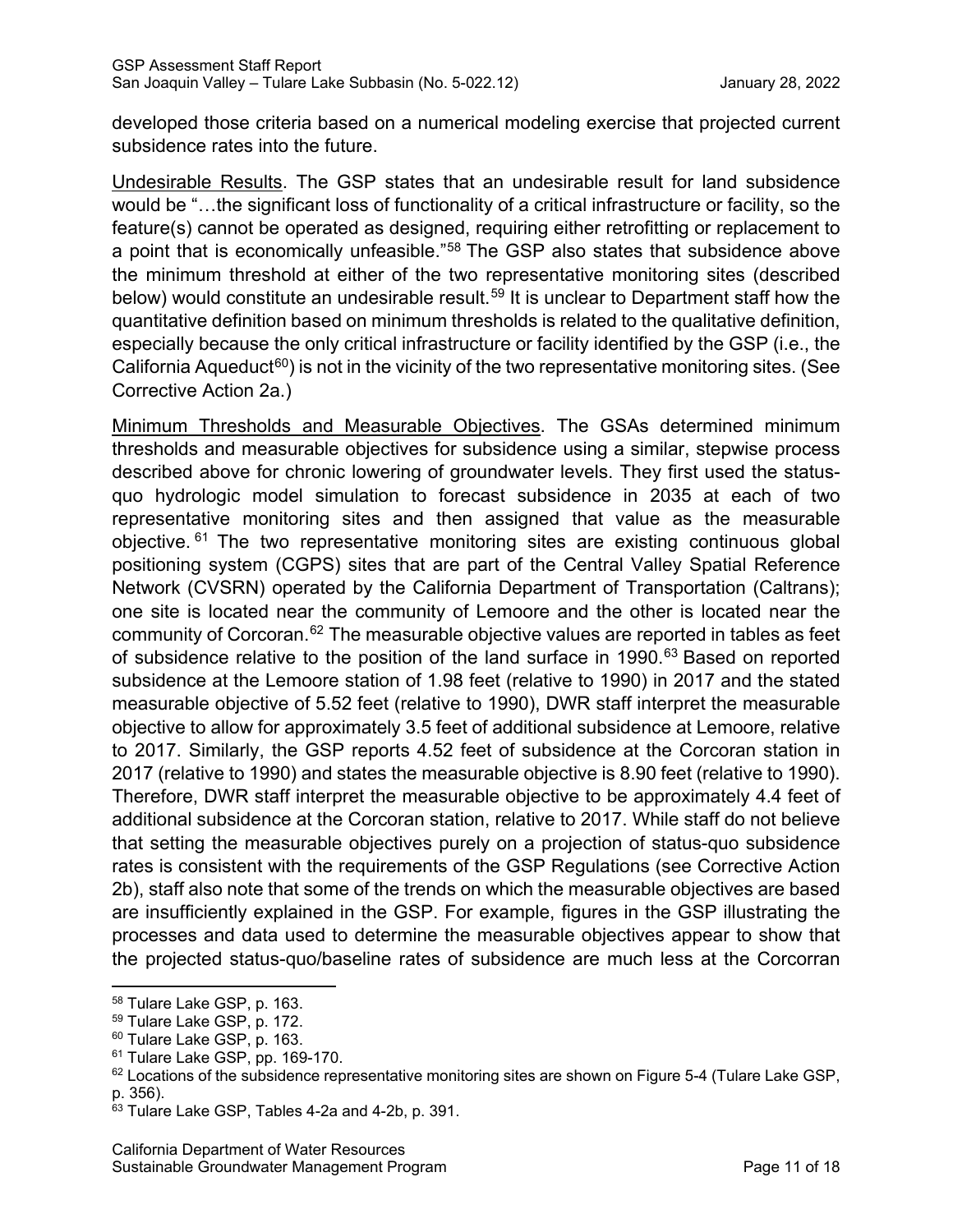station from 2017 to 2040 relative to rates from 1990 to 2017.<sup>[64](#page-16-0)</sup> Explanation for the reduced rates are not provided, and appears questionable since no projects or pumping reductions were assumed that would reduce subsidence in the projection. On the other hand, figures in the GSP appear to show that subsidence rates at the Lemoore station increase significantly from approximately 2020 to 2040, relative to rates from 1990 to 2020.<sup>[65](#page-16-1)</sup> Again, the GSP does not explain why the subsidence rates are expected to increase after GSP implementation. Resolving this deficiency should include clarification and explanation for planned trends in subsidence, as appropriate.

The Plan states that subsidence will continue to occur after the plan is implemented, until "benefits [of Plan implementation] accrue", and appeared to use that as justification for setting the minimum threshold at the maximum subsidence simulated at any point in the Subbasin for 2070 in the status-quo model. $66$  The GSP does not explicitly state the value or location of maximum simulated subsidence in 2070, but DWR staff infer from tables in the GSP that the level used for the minimum threshold is 11.5 feet of decline relative to the position of the land surface in 1990.<sup>[67](#page-16-3)</sup> Using the same tables noted above, this would represent declines in land surface elevation of approximately 9.5 feet and 7 feet at Lemoore and Corcoran, respectively, relative to 2017. The GSP does not explain, and Department staff do not find it reasonable to conclude, the rationale for why this seemingly worst-case scenario for subsidence over the twenty-year implementation period is an appropriate level for avoiding substantial interference to land surface uses and users. (See Corrective Action 2b).

The subsidence discussion in the GSP does not describe the specific impacts to critical infrastructure that could be anticipated if subsidence approaches the minimum thresholds (e.g., the impacts that could occur if more than 9 feet of additional subsidence [the minimum threshold] were to occur near Lemoore). Rather, the GSP describes the potential impacts of subsidence, in general terms, including the need to raise flood control levees, raise railroad tracks to mitigate flooding impacts, regrade canals to address changes in conveyance capacity, and flooding of major roads and highways.<sup>[68](#page-16-4)</sup> The Plan also broadly states that subsidence can impact canals, levees, pipelines, bridges, private and public property, streets and highways, railroads, utility infrastructure, and groundwater wells.<sup>[69](#page-16-5)</sup> However, the only specific piece of infrastructure discussed in the GSP is the California Aqueduct, which runs for 17 miles on the western edge of the Subbasin. The GSP notes that historical subsidence along the portion of the Aqueduct in the Subbasin hasn't been significant due to limited groundwater pumping in that area.<sup>[70](#page-16-6)</sup> It was not clear to DWR staff whether any other pieces of infrastructure are considered

<span id="page-16-0"></span><sup>&</sup>lt;sup>64</sup> See the upper graph of Figure 4-9 (Tulare Lake GSP, p. 352).

<span id="page-16-1"></span><sup>&</sup>lt;sup>65</sup> See the upper graph of Figure 4-8 (Tulare Lake GSP, p. 351).

<span id="page-16-2"></span><sup>&</sup>lt;sup>66</sup> Tulare Lake GSP, p. 170.

<span id="page-16-3"></span><sup>67</sup> Tulare Lake GSP, Tables 4-2a through 4-3b, p. 391.

<span id="page-16-4"></span><sup>&</sup>lt;sup>68</sup> Tulare Lake GSP, p. 163.

<span id="page-16-5"></span><sup>&</sup>lt;sup>69</sup> Tulare Lake GSP, p. 166.

<span id="page-16-6"></span><sup>70</sup> Tulare Lake GSP, p. 163.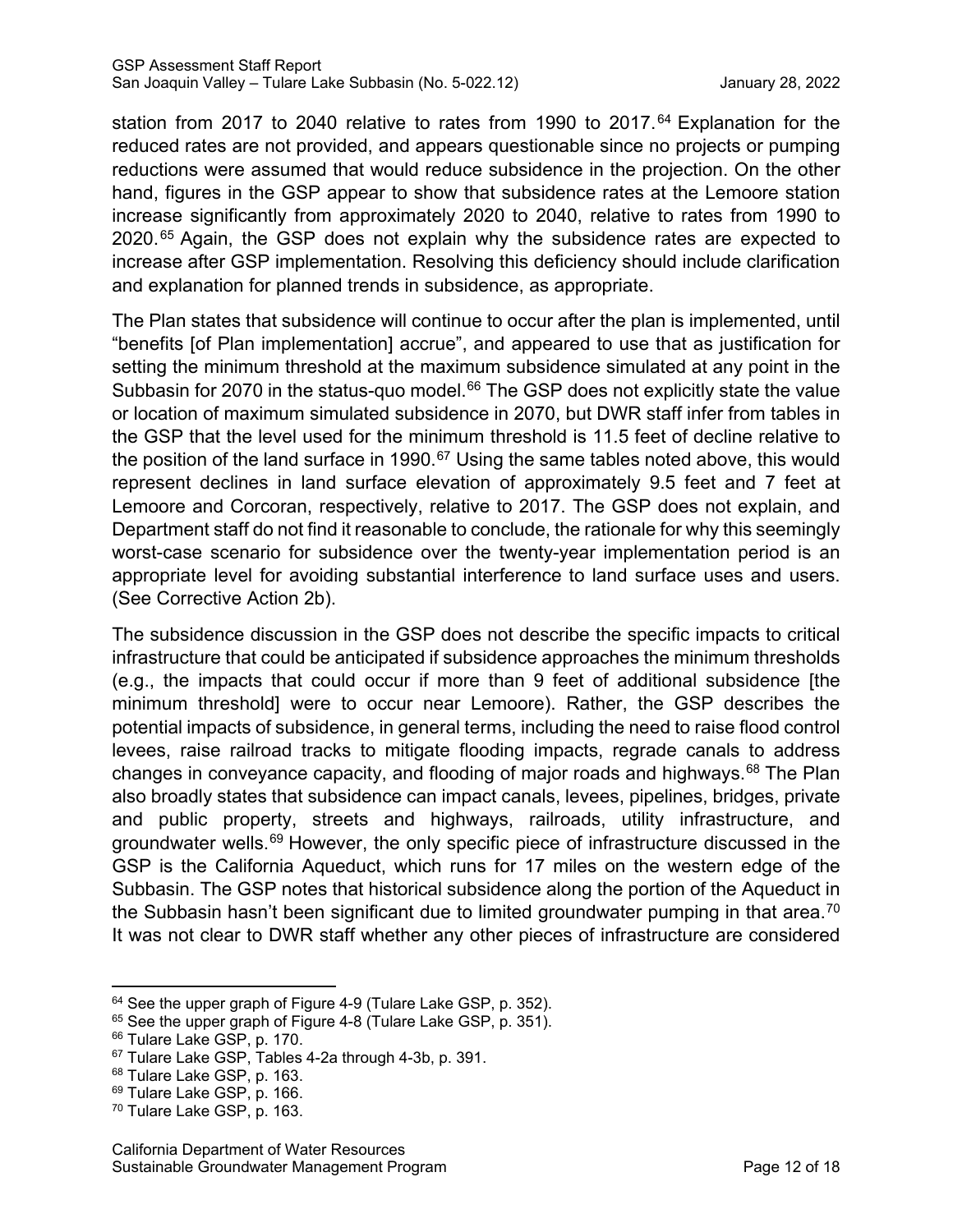"critical infrastructure" by the GSAs as it relates to defining minimum thresholds or the undesirable result. (See Corrective Action 2c.)

A subset of public comments on the GSP received by the Department relate to the lack of consideration or analysis of the impacts of additional subsidence on flood infrastructure and flood risk in the Subbasin.<sup>[71](#page-17-0)</sup> While it does not appear, based on the list of public comments received by  $GSAs$ ,<sup> $72$ </sup> that those parties concerned with flood management commented on the draft GSP, it is apparent that the GSAs recognized the general risk that subsidence could have on flood infrastructure (e.g., levees, as noted above). However, it is not clear how that risk was accounted for in development of the sustainable management criteria. (See Corrective Action 2d.)

Similarly, DWR received public comments from parties (including from one of the GSAs that adopted the GSP) noting that some surface land uses have been negatively impacted by historical subsidence in the Subbasin.<sup>[73](#page-17-2)</sup> These comments indicate that historical subsidence has resulted in the need to install additional lift stations and repair canals that had lost conveyance capacity, has resulted in lost conveyance capacity on other infrastructure, and has driven the need to raise certain levees to maintain flood protection. These impacts would seem to be at odds with the GSAs' claim that historical subsidence "…has been effectively managed by the GSA member agencies", and potentially at odds with the claim that "[t]he rate and degree to which subsidence has occurred have not been significant and unreasonable."<sup>[74](#page-17-3)</sup> (See Corrective Action 2b.)

Department staff are concerned that no subsidence representative monitoring sites or sustainable management criteria were identified near the California Aqueduct, despite that being the only piece of critical infrastructure in the Subbasin specifically identified by the GSAs. While staff acknowledge that historical subsidence along the canal within the Subbasin does appear minimal, identification of minimum threholds and measurable objectives in that area would be a useful benchmark for identifying future impacts, whether those impacts are caused by groundwater use within the Subbasin or groundwater use outside the Subbasin. Public comments received by the Department were similarly concerned about the lack of subsidence criteria along the California Aqueduct, while also recognizing that historical subsidence in this area has been minimal. [75](#page-17-4) These comments generally recommend that the GSAs assign subsidence

<span id="page-17-1"></span><sup>72</sup> Tulare Lake GSP, Appendix C, pp. 450-556.

<span id="page-17-0"></span><sup>&</sup>lt;sup>71</sup> See e.g., comments from the Central Valley Flood Protection Board

[<sup>\(</sup>https://sgma.water.ca.gov/portal/service/gspdocument/download/3944\)](https://sgma.water.ca.gov/portal/service/gspdocument/download/3944) and DWR Division of Flood Management [\(https://sgma.water.ca.gov/portal/service/gspdocument/download/3907\)](https://sgma.water.ca.gov/portal/service/gspdocument/download/3907).

<span id="page-17-2"></span><sup>&</sup>lt;sup>73</sup> See e.g., comments from Angiola Water District [\(https://sgma.water.ca.gov/portal/service/gspdocument/download/4119\)](https://sgma.water.ca.gov/portal/service/gspdocument/download/4119) and Southwest Kings GSA [\(https://sgma.water.ca.gov/portal/service/gspdocument/download/3865\)](https://sgma.water.ca.gov/portal/service/gspdocument/download/3865).

<span id="page-17-3"></span><sup>&</sup>lt;sup>74</sup> Tulare Lake GSP, p. 169.

<span id="page-17-4"></span><sup>&</sup>lt;sup>75</sup> See e.g., comments from DWR State Water Project

[<sup>\(</sup>https://sgma.water.ca.gov/portal/service/gspdocument/download/3906\)](https://sgma.water.ca.gov/portal/service/gspdocument/download/3906), Mojave Water Agency [\(https://sgma.water.ca.gov/portal/service/gspdocument/download/3889\)](https://sgma.water.ca.gov/portal/service/gspdocument/download/3889), and Metropolitan Water District of Southern California [\(https://sgma.water.ca.gov/portal/service/gspdocument/download/3879\)](https://sgma.water.ca.gov/portal/service/gspdocument/download/3879).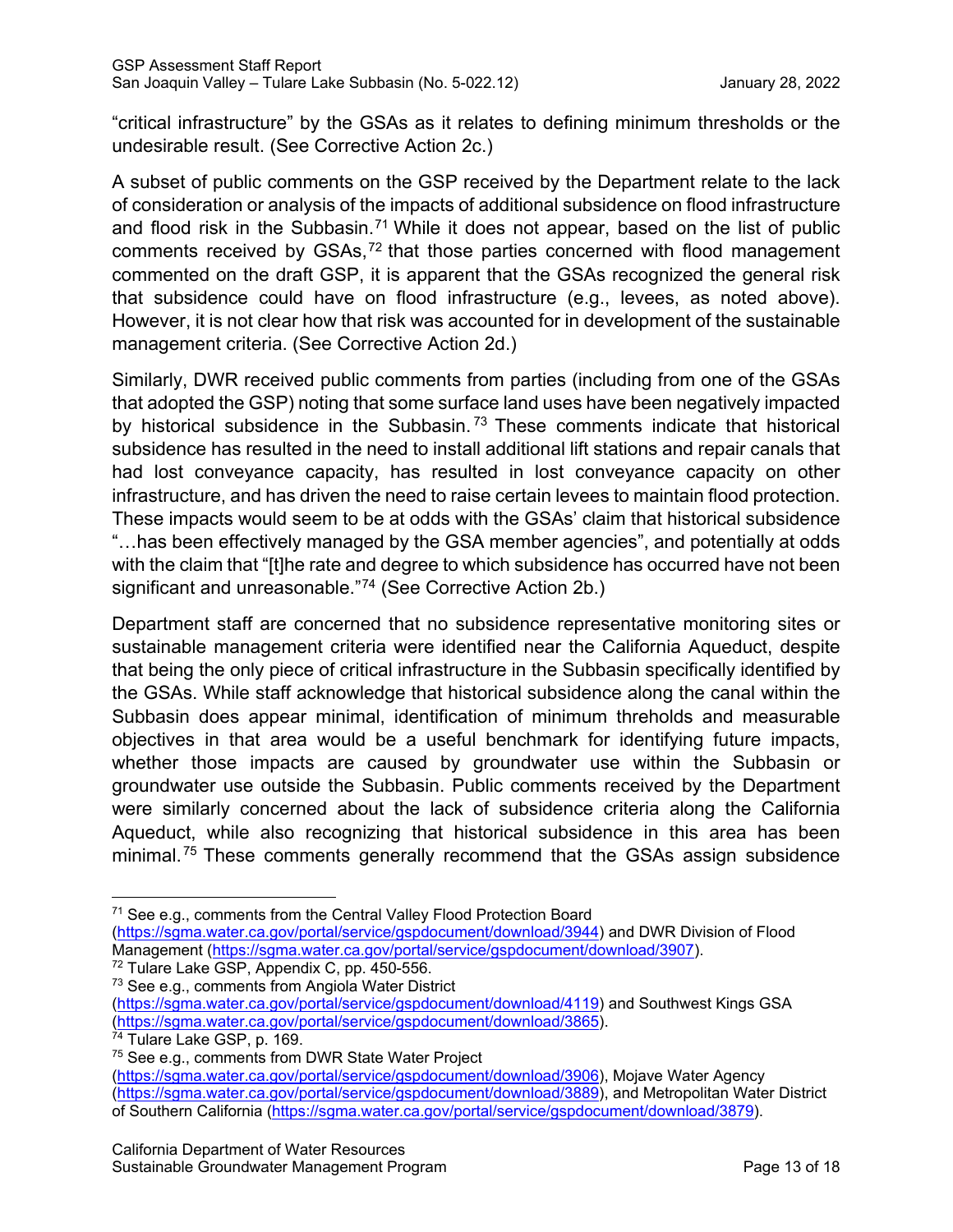SMC in the vicinity of the Aqueduct that reflect that minimum amount of subsidence expected in that area. (See Corrective Action 2c.)

Department staff conclude that the GSP failed to explain how minimum thresholds, based on maximum simulated subsidence in 2070 under status quo conditions, at the representative monitoring sites are consistent with the requirement to be based on subsidence that represents substantial interference with surface land uses. [76](#page-18-0) Department staff also do not find evidence in the GSP that indicates the GSAs considered the interests of beneficial users and uses of groundwater in defining undesirable results or establishing minimum thresholds for subsidence.<sup>[77](#page-18-1)</sup> Department staff therefore are unable to assess whether the GSAs have established sustainable management criteria based on a commensurate level of understanding of the basin setting or whether the interests of beneficial uses and users have been considered.[78](#page-18-2)

### **3.2.3 Corrective Action 2**

- a) The GSA should revise their undesirable results to be consistent with SGMA and the GSP Regulations, and to contain sufficient detail to demonstrate that they are reasonable, supported by best available information and science, are commensurate with the level of understanding of the basin, and consider the interests of beneficial users in the Subbasin. If the GSAs are concerned with the functionality of critical infrastructure then they should clearly describe the critical infrastructure in the Subbasin, and the level of subsidence that would substantially interfere with that infrastructure.
- b) The GSA should revise their discussions of measurable objectives and minimum thresholds to be consistent with the requirements of SGMA. Rather than basing those criteria on projections of status-quo subsidence, they should be informed by the site-specific consideration of the level of subsidence that would substantially interfere with land surface uses.
- c) In resolving this discrepancy, the GSAs should demonstrate that their represtenative monitoring sites, where minimum thresholds and measurable objectives are defined, are commensurate with monitoring for the undesirable results, such as impacts to critical infrastructure, that they are trying to avoid through implementation of the GSP.
- d) In resolving this discrepancy, Department staff recommend including flood protection infrastructure in the assessment of users susceptible to potential interference from subsidence. Department staff recommend engaging with flood management agencies in the basin and region, as appropriate.

<span id="page-18-0"></span><sup>76</sup> 23 CCR § 354.28(c)(5).

<span id="page-18-1"></span> $77$  23 CCR §§ 354.26(b)(3), 354.28(c)(5)(A).

<span id="page-18-2"></span><sup>78</sup> 23 CCR § 355.4(b)(3-4).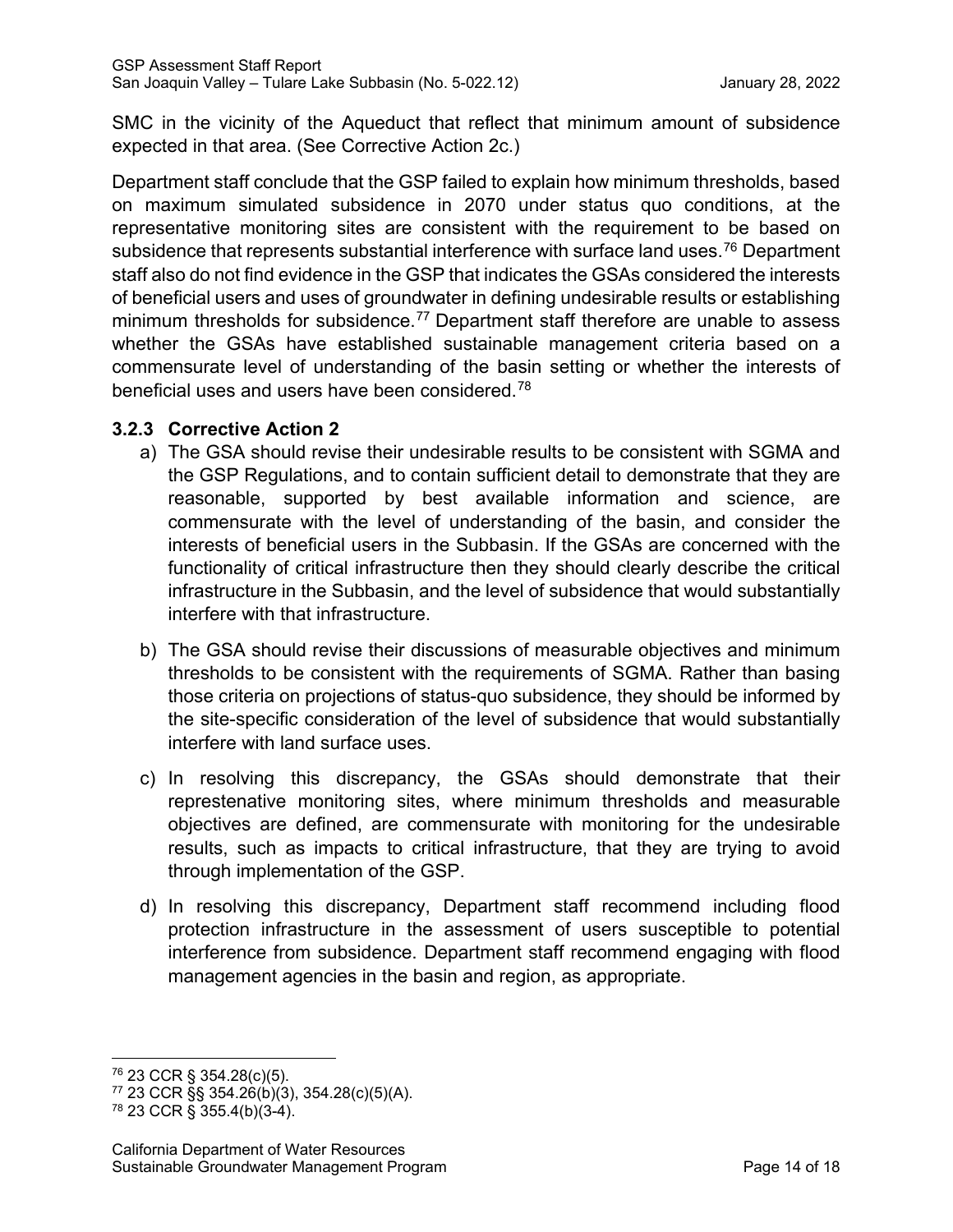# **3.3 DEFICIENCY 3. THE GSP DOES NOT IDENTIFY SUSTAINABLE MANAGEMENT CRITERIA FOR DEGRADED WATER QUALITY**

The third deficiency relates to the GSP's absence of identified undesirable results and other sustainable management criteria for degraded water quality, as well shortcomings of the proposed monitoring network.

### **3.3.1 Background**

SGMA and the GSP Regulations do not require a GSP to address undesirable results associated with degraded water quality that occurred before, and have not been corrected by, January 1, 2015.<sup>[79](#page-19-0)</sup> However, management of a basin under an adopted GSP should not result in further water quality degradation that is significant and unreasonable, either due to routine groundwater use or as a result of implementing projects or management actions called for in the GSP.<sup>[80](#page-19-1)</sup> SGMA provides GSAs with legal authority to regulate and affect pumping and groundwater levels, which can potentially affect the concentration or migration of water quality constituents and result in degradation of water quality. Additionally, the GSP Regulations state that GSAs should consider local, state, and federal water quality standards when establishing sustainable management criteria.<sup>[81](#page-19-2)</sup> SGMA provides a GSA with authority to manage and control polluted water and use authorities under existing laws to implement its GSP.<sup>[82](#page-19-3)</sup> Thus, establishing sustainable management criteria and performing routine monitoring of water quality constituents known to affect beneficial uses and users is within the purview of a GSA.

### **3.3.2 Deficiency Details**

The GSP states that "Groundwater quality is currently comprehensively monitored in the Subbasin by regulatory agencies. These agencies rely on existing regulations and policies to *define undesirable results* related to the deterioration of groundwater quality. The agencies include the Irrigated Lands Regulatory Program (ILRP), Groundwater Ambient Monitoring and Assessment Program (GAMA), Regional Water Quality Control Board (RWQCB), Central Valley Salinity Alternatives for Long-term Sustainability Program (CV-SALTS), and cities and communities with the Subbasin." (emphasis added). $83$  The GSAs indication that existing water quality agencies and programs define undesirable results that represent degraded water quality conditions occurring throughout the Subbasin for the purposes of SGMA does not satisfy the requirements of the GSP Regulations. [84](#page-19-5) The GSP Regulations require GSAs to characterize and describe groundwater conditions that, when significant and unreasonable, represent an undesirable result.<sup>[85](#page-19-6)</sup> The GSAs descriptions must include the possible causes that would lead to the undesirable groundwater conditions, quantitative metrics that relate the

<span id="page-19-0"></span><sup>79</sup> Water Code § 10727.2(b)(4).

<span id="page-19-1"></span><sup>80</sup> Water Code § 10721(x)(4); 23 CCR § 354.28(c)(4).

<span id="page-19-2"></span><sup>81</sup> 23 CCR § 354.28(c)(4).

<span id="page-19-3"></span><sup>82</sup> Water Code §§ 10726.2(e), 10726.8(a).

<span id="page-19-4"></span><sup>&</sup>lt;sup>83</sup> Tulare Lake GSP, p. 164.<br><sup>84</sup> 23 CCR § 354.26.

<span id="page-19-6"></span><span id="page-19-5"></span> $85$  23 CCR § 354.26(a).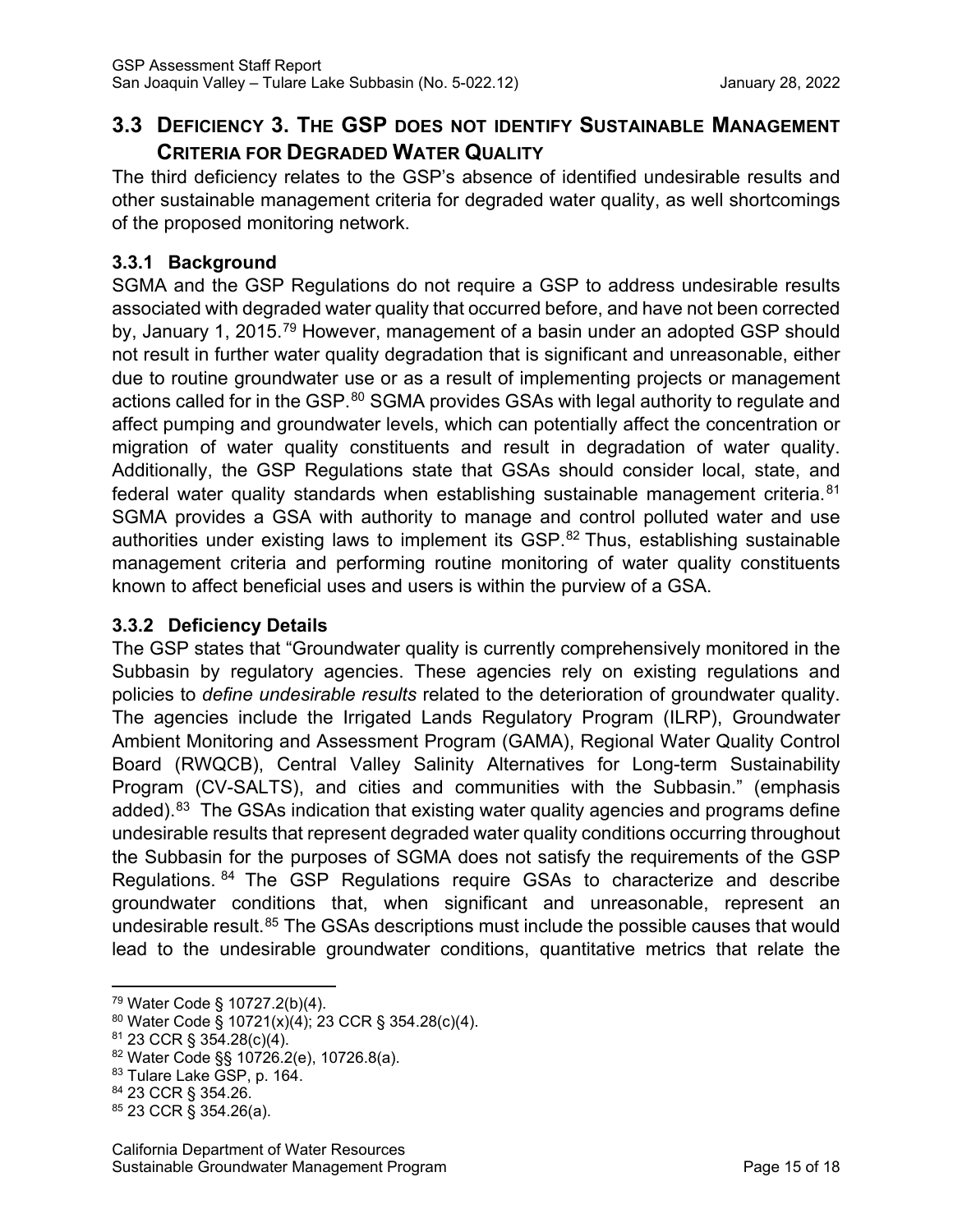minimum thresholds to the undesirable results, and the potential effects the undesirable results could have on beneficial uses and users.<sup>[86](#page-20-0)</sup> The GSAs should coordinate with and refer to the existing water quality agencies and programs to define undesirable results for degraded water quality in the Subbasin.

The GSP further states that the GSAs are not responsible for existing groundwater quality concerns and that the minimum thresholds will be described by the existing water quality agencies and programs in the Subbasin.<sup>[87](#page-20-1)</sup> While the GSAs are not responsible to address groundwater quality issues that were present before 2015, the GSAs are required to establish minimum thresholds that are commensurate with the level of understanding of the historic and current groundwater quality conditions in the Subbasin. As discussed above with defining undesirable results, it is also not the responsibility of the existing agencies and programs to establish minimum thresholds for the purposes of achieving the sustainability goal of the Subbasin and avoiding undesirable results during GSP implementation. As previously noted, the existing programs and agencies may have established standards and monitoring networks that the GSAs can leverage when establishing quantitative metrics to determine whether or not groundwater management activities are contributing or causing degradation of water quality. As currently presented, Department staff do not believe the GSP adequately describes how the federal or state water quality standards (i.e., maximum contaminant levels, etc.) will be "utilized by the Subbasin for MOs and MTs" as stated in the GSP.<sup>[88](#page-20-2)</sup> The GSAs need to explain which federal and state standards apply to which representative monitoring sites for specific constituents of concern that are indicative of water quality degradation occurring throughout the Subbasin.

The GSP must also describe how the established sustainable management criteria for degraded water quality relates to the GSAs understanding of the Subbasins historic and current groundwater conditions.<sup>[89](#page-20-3)</sup> The GSP states, "[i]n general, chemicals of concern that generally affect water quality in the San Joaquin Valley were screened including naturally occurring and anthropomorphic [sic]. These included salinity (TDS), arsenic, nitrate, and volatile organic chemicals (VOCs)."<sup>[90](#page-20-4)</sup> The GSP also provides maps depicting concentrations of TDS, arsenic, nitrate, 1,2,3-TCP, DBCP, TCE, and PCE.<sup>[91](#page-20-5)</sup> Although the GSP states the chemicals of concern were screened and the data are plotted on maps, Department staff find the GSP does not discuss the groundwater quality issues in terms of how the chemicals of concern may affect the supply and beneficial uses of the groundwater. In addition to establishing sustainable management criteria that is commensurate with the level of understanding of the basin setting, the GSAs should characterize and monitor the groundwater quality conditions to indicate whether or not

<span id="page-20-1"></span>

<span id="page-20-2"></span>

<span id="page-20-3"></span>

<span id="page-20-5"></span><span id="page-20-4"></span>

<span id="page-20-0"></span><sup>&</sup>lt;sup>86</sup> 23 CCR § 354.26(b).<br><sup>87</sup> Tulare Lake GSP, p. 170.<br><sup>88</sup> Tulare Lake GSP, p. 171.<br><sup>89</sup> 23 CCR § 354.28(b)(1); 23 CCR § 355.4(b)(3).<br><sup>90</sup> Tulare Lake GSP, p. 131.<br><sup>91</sup> Tulare Lake GSP, Figures 3-30 through 3-33d, pp. 31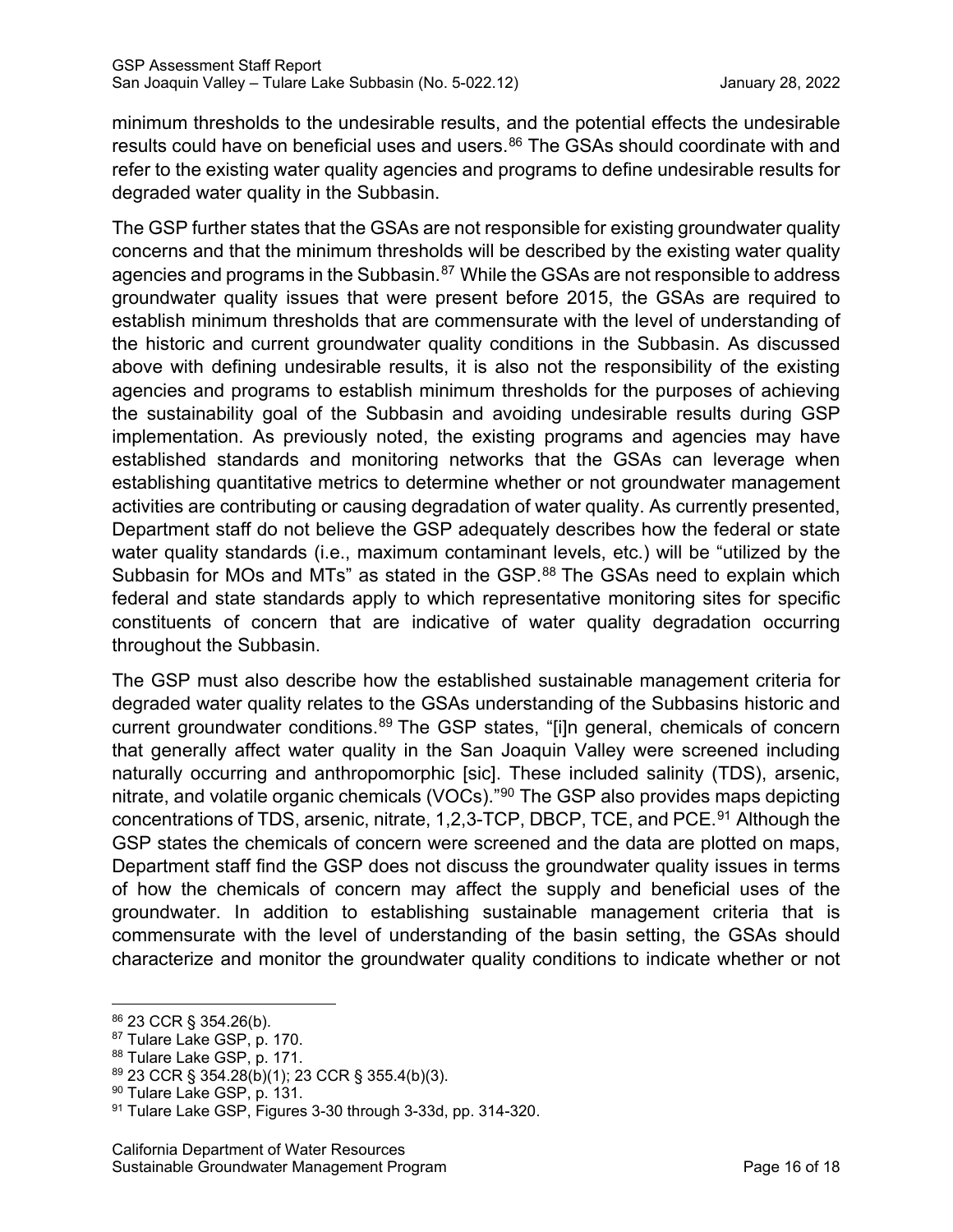the GSAs' implementation of the GSP is degrading groundwater quality and impacting beneficial uses and users.

#### **3.3.3 Corrective Action 3**

The Agency must provide a more thorough discussion of how implementation of SGMA can impact the Subbasins water quality. To comply with SGMA requirements, the following are considered by Department staff to be necessary corrective actions:

a) Characterize historic and current groundwater quality conditions within the principal aquifers including the primary constituents of concern. Describe how the constituents will be monitored and how the baseline concentrations or federal and state standards will be assessed to evaluate potential degradation. Provide details for constituents which are partially or entirely linked to existing programs, the monitoring and management that those programs implement, and how they align with the requirements of a GSA under SGMA. Describe how the GSAs intend to coordinate and work with existing agencies and programs to evaluate and assess how GSP implementation may impact groundwater quality.

Define sustainable management criteria based on the GSAs level of understanding of the historic and current groundwater conditions as required by the GSP Regulations. In defining sustainable management criteria, the GSAs should evaluate and utilize components of existing programs, including federal, state, and agricultural water quality standards. Include a discussion of the methodology used to determine which constituents are included in the sustainable management criteria and describe the potential affects the undesirable results and minimum thresholds may have on groundwater supply and beneficial users.